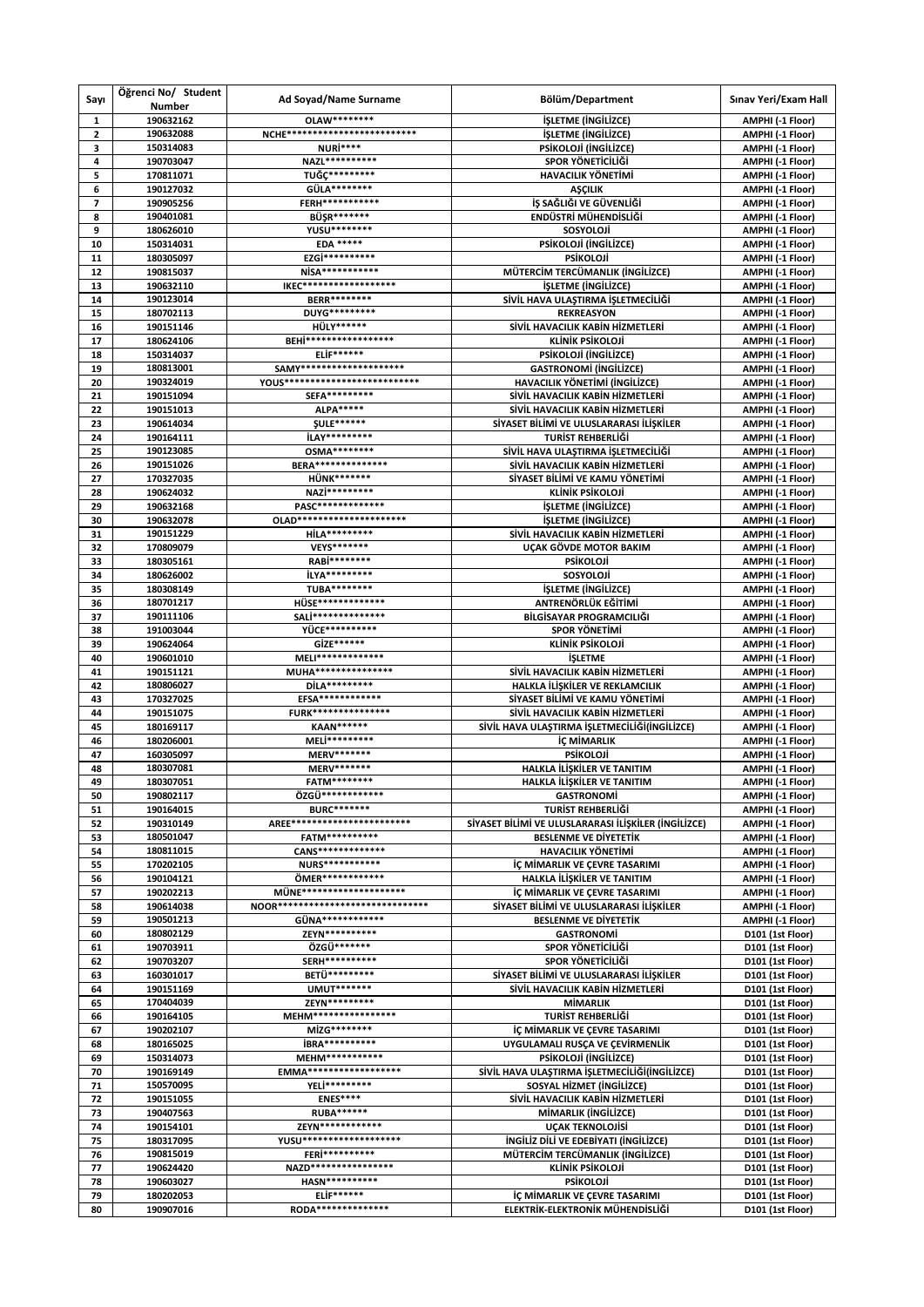| 81         | 190164063              | NAZL*********                           | TURİST REHBERLİĞİ                                        | D101 (1st Floor)                     |
|------------|------------------------|-----------------------------------------|----------------------------------------------------------|--------------------------------------|
| 82         | 190511127              | SOMA*********                           | FİZYOTERAPİ VE REHABİLİTASYON (İNGİLİZCE)                | D101 (1st Floor)                     |
| 83         | 170404009              | <b>ESRA******</b>                       | <b>MİMARLIK</b>                                          | D101 (1st Floor)                     |
|            | 170304081              | <b>ELİF******</b>                       |                                                          |                                      |
| 84         |                        |                                         | <b>İSLETME</b>                                           | D101 (1st Floor)                     |
| 85         | 190504119              | MAZH *******                            | HEMŞİRELİK                                               | D101 (1st Floor)                     |
| 86         | 170801045              | <b>ONUR******</b>                       | <b>BANKACILIK VE SİGORTACILIK</b>                        | D101 (1st Floor)                     |
| 87         | 170513015              | <b>İLKN*********</b>                    | SOSYAL HİZMET (İNGİLİZCE)                                | D101 (1st Floor)                     |
| 88         | 170323043              | <b>MERV*******</b>                      | <b>HAVACILIK YÖNETİMİ</b>                                | D101 (1st Floor)                     |
| 89         | 190317055              | EYLÜ********                            | <b>INGILIZ DILI VE EDEBIYATI (INGILIZCE)</b>             | D101 (1st Floor)                     |
| 90         | 160207103              | SÍMA********                            | <b>GASTRONOMI VE MUTFAK SANATLARI</b>                    | D102 (1st Floor)                     |
|            |                        |                                         |                                                          |                                      |
| 91         | 170310001              | ABDU****************                    | SİYASET BİLİMİ VE ULUSLARARASI İLİŞKİLER (İNGİLİZCE)     | D102 (1st Floor)                     |
| 92         | 190628044              | ASHA**************                      | <b>EKONOMİ VE FİNANS (İNGİLIZCE)</b>                     | D102 (1st Floor)                     |
| 93         | 150407111              | TAYL********                            | MİMARLIK (İNGİLİZCE)                                     | D102 (1st Floor)                     |
| 94         | 190509105              |                                         | <b>BESLENME VE DIYETETIK (INGILIZCE)</b>                 | D102 (1st Floor)                     |
| 95         | 160513087              | ZEYN*********                           | SOSYAL HİZMET (İNGİLİZCE)                                | D102 (1st Floor)                     |
| 96         |                        | SEVD*********                           |                                                          |                                      |
|            | 180801021              |                                         | <b>BANKACILIK VE SİGORTACILIK</b>                        | D102 (1st Floor)                     |
| 97         | 190206065              | <b>SUNA**********</b>                   | <b>İÇ MİMARLIK</b>                                       | D102 (1st Floor)                     |
| 98         | 150568099              | SELİ********                            | FİZYOTERAPİ VE REHABİLİTASYON (İNGİLİZCE)                | D102 (1st Floor)                     |
| 99         | 190502013              | <b>BUKE*****</b>                        | ÇOCUK GELİŞİMİ                                           | D102 (1st Floor)                     |
| 100        | 180509251              | <b>HUDA*******</b>                      | <b>BESLENME VE DIYETETIK (INGILIZCE)</b>                 | D102 (1st Floor)                     |
| 101        | 190164089              | <b>VEDA******</b>                       | TURİST REHBERLİĞİ                                        | D102 (1st Floor)                     |
| 102        | 180325013              | <b>İBRA*********</b>                    | ULUSLARARASI İŞLETMECİLİK VE TİCARET                     |                                      |
|            |                        |                                         |                                                          | D102 (1st Floor)                     |
| 103        | 180307029              | <b>BUKE********</b>                     | HALKLA İLİŞKİLER VE TANITIM                              | D102 (1st Floor)                     |
| 104        | 180811057              | MUHA******************                  | <b>HAVACILIK YÖNETİMİ</b>                                | D102 (1st Floor)                     |
| 105        | 170311023              | GÖKH*********                           | ULUSLARARASI TİCARET (İNGİLİZCE)                         | D102 (1st Floor)                     |
| 106        | 190119035              | MEHM************                        | FOTOĞRAFÇILIK VE KAMERAMANLIK                            | D102 (1st Floor)                     |
| 107        | 170202015              | <b>BERF********</b>                     | <b>IC MIMARLIK VE CEVRE TASARIMI</b>                     | D102 (1st Floor)                     |
|            |                        | NEVZ***********                         |                                                          |                                      |
| 108        | 170315027              |                                         | ULUSLARARASI LOJİSTİK VE TAŞIMACILIK (İNGİLİZCE)         | D102 (1st Floor)                     |
| 109        | 190632098              | SAAD********************************    | <b>İŞLETME (İNGİLİZCE)</b>                               | D102 (1st Floor)                     |
| 110        | 180163067              | EMİR*********                           | SİVİL HAVACILIK KABİN HİZMETLERİ (İNGİLİZCE)             | D102 (1st Floor)                     |
| 111        | 190624260              | NACi********                            | KLİNİK PSİKOLOJİ                                         | D102 (1st Floor)                     |
| 112        | 170802041              | <b>ESRA***********</b>                  | <b>GASTRONOMI</b>                                        | D102 (1st Floor)                     |
|            | 190206015              | <b>BÜNY***********</b>                  | <b>İC MİMARLIK</b>                                       |                                      |
| 113        |                        |                                         |                                                          | D102 (1st Floor)                     |
| 114        | 200111173              | <b>MURA********</b>                     | BİLGİSAYAR PROGRAMCILIĞI                                 | D102 (1st Floor)                     |
| 115        | 190624020              | AYLİ*****                               | KLİNİK PSİKOLOJİ                                         | D102 (1st Floor)                     |
| 116        | 190503105              | MELİ********                            | FİZYOTERAPİ VE REHABİLİTASYON                            | D102 (1st Floor)                     |
| 117        | 180202027              | <b>BUSE*****</b>                        | İÇ MİMARLIK VE ÇEVRE TASARIMI                            | D102 (1st Floor)                     |
| 118        | 190324259              | MUHA*********************               | HAVACILIK YÖNETİMİ (İNGİLİZCE)                           | D102 (1st Floor)                     |
|            |                        |                                         |                                                          |                                      |
| 119        | 180202143              | <b>RÜME*****************</b>            | İÇ MİMARLIK VE ÇEVRE TASARIMI                            | D102 (1st Floor)                     |
| 120        | 190633044              | ADEB*******************                 | SİYASET BİLİMİ VE KAMU YÖNETİMİ (İNGİLİZCE)              | D103 (1st Floor)                     |
| 121        | 190310197              | PASO******                              | SİYASET BİLİMİ VE ULUSLARARASI İLİŞKİLER (İNGİLİZCE)     | D103 (1st Floor)                     |
| 122        | 190802077              | GİZE******                              | <b>GASTRONOMI</b>                                        | D103 (1st Floor)                     |
| 123        | 190614014              | MEHM*******************                 | SİYASET BİLİMİ VE ULUSLARARASI İLİŞKİLER                 | D103 (1st Floor)                     |
| 124        | 150314061              | <b>İPEK******</b>                       |                                                          |                                      |
|            |                        |                                         | PSİKOLOJİ (İNGİLİZCE)                                    | D103 (1st Floor)                     |
| 125        | 191002098              | <b>İLKA******</b>                       | HAREKET VE ANTRENMAN BİLİMLERİ                           | D103 (1st Floor)                     |
| 126        | 190149028              | MASU ********                           | İŞ SAĞLIĞI VE GÜVENLİĞİ                                  | D103 (1st Floor)                     |
| 127        | 170513035              | TUĞB**********                          | SOSYAL HIZMET (INGILIZCE)                                | D103 (1st Floor)                     |
| 128        | 190409061              | <b>BERK***************</b>              | ELEKTRİK ELEKTRONİK MÜHENDİSLİĞİ                         | D103 (1st Floor)                     |
| 129        | 180510017              | ZEHR******************                  | ÇOCUK GELİŞİMİ (İNGİLİZCE)                               | D103 (1st Floor)                     |
|            |                        | KISM****************                    |                                                          |                                      |
| 130        | 190170165              |                                         | İÇ MEKAN TASARIMI                                        | D103 (1st Floor)                     |
| 131        | 190327061              | iMiH********                            | SİYASET BİLİMİ VE KAMU YÖNETİMİ                          | D103 (1st Floor)                     |
| 132        | 190169147              | MARK*********************               | SİVİL HAVA ULAŞTIRMA İŞLETMECİLİĞİ(İNGİLİZCE)            | D103 (1st Floor)                     |
| 133        | 160310033              | <b>ECE *******</b>                      | SİYASET BİLİMİ VE ULUSLARARASI İLİŞKİLER (İNGİLİZCE)     | D103 (1st Floor)                     |
| 134        | 180702019              | ABDU**********                          | <b>REKREASYON</b>                                        | D103 (1st Floor)                     |
| 135        | 180308225              | SAYE*********************               | <b>İSLETME</b> (İNGİLİZCE)                               | D103 (1st Floor)                     |
|            |                        | <b>EMİR*********</b>                    |                                                          |                                      |
| 136        | 190151239              |                                         | SİVİL HAVACILIK KABİN HİZMETLERİ                         | D103 (1st Floor)                     |
| 137        | 180308127              | GHLA*******************                 | <b>İŞLETME (İNGİLİZCE)</b>                               | D103 (1st Floor)                     |
| 138        | 170512027              | <b>HAVV***********</b>                  | <b>HEMSIRELIK (INGILIZCE)</b>                            | D103 (1st Floor)                     |
| 139        | 190811093              | SiNA *****************                  | <b>HAVACILIK YÖNETİMİ</b>                                | D103 (1st Floor)                     |
| 140        | 190170007              | ASYA******                              | İÇ MEKAN TASARIMI                                        | D103 (1st Floor)                     |
| 141        | 170311029              | MEHM*****************                   | ULUSLARARASI TİCARET (İNGİLİZCE)                         | D103 (1st Floor)                     |
| 142        | 190814049              | MUHA**********                          | YENİ MEDYA VE GAZETECİLİK                                | D103 (1st Floor)                     |
|            |                        | SİNA*******                             |                                                          | D103 (1st Floor)                     |
| 143        |                        |                                         |                                                          |                                      |
| 144        | 190123056              |                                         | SİVİL HAVA ULAŞTIRMA İŞLETMECİLİĞİ                       |                                      |
| 145        | 170317021              | BÜSR*******                             | <b>INGILIZ DILI VE EDEBIYATI (INGILIZCE)</b>             | D103 (1st Floor)                     |
|            | 170811033              | <b>ESRA**************</b>               | <b>HAVACILIK YÖNETİMİ</b>                                | D103 (1st Floor)                     |
| 146        | 170327019              | DİLA******                              | SİYASET BİLİMİ VE KAMU YÖNETİMİ                          | D103 (1st Floor)                     |
|            |                        |                                         |                                                          |                                      |
| 147        | 180328091              | ANAS***********************             | <b>EKONOMİ VE FİNANS (İNGİLİZCE)</b>                     | D103 (1st Floor)                     |
| 148        | 180801001              | DİYA********                            | <b>BANKACILIK VE SİGORTACILIK</b>                        | D103 (1st Floor)                     |
| 149        | 170124047              | SAMI*******                             | UYGULAMALI İNGİLİZCE VE ÇEVİRMENLİK                      | D103 (1st Floor)                     |
| 150        | 160307079              | <b>NiL *******</b>                      | HALKLA İLİŞKİLER VE TANITIM                              | D104 (1st Floor)                     |
| 151        | 190321047              | HAZA***************                     | TURİZM REHBERLİĞİ                                        | D104 (1st Floor)                     |
| 152        | 190308367              | <b>HASS********</b>                     | <b>İŞLETME (İNGİLİZCE)</b>                               | D104 (1st Floor)                     |
|            |                        |                                         |                                                          |                                      |
| 153        | 190315071              | ABDU*********************************** | ULUSLARARASI LOJİSTİK VE TAŞIMACILIK (İNGİLİZCE)         | D104 (1st Floor)                     |
| 154        | 190405699              | BATU***************                     | İNŞAAT MÜHENDİSLİĞİ                                      | D104 (1st Floor)                     |
| 155        | 190328011              | GÜLP****************                    | <b>EKONOMİ VE FİNANS (İNGİLİZCE)</b>                     | D104 (1st Floor)                     |
| 156        | 190111056              | FEYZ************                        | BİLGİSAYAR PROGRAMCILIĞI                                 | D104 (1st Floor)                     |
| 157        | 190624104              | DAVU*************                       | KLİNİK PSİKOLOJİ                                         | D104 (1st Floor)                     |
| 158        |                        | <b>SULE*****</b>                        |                                                          |                                      |
|            | 190151187              |                                         | SİVİL HAVACILIK KABİN HİZMETLERİ                         | D104 (1st Floor)                     |
| 159        | 180206011              | ESRA************                        | <b>İÇ MİMARLIK</b>                                       | D104 (1st Floor)                     |
| 160        | 190151023              | <b>BEND*************</b>                | SİVİL HAVACILIK KABİN HİZMETLERİ                         | D104 (1st Floor)                     |
| 161<br>162 | 190632004<br>190632124 | AHME****************<br>AABI******      | <b>İŞLETME (İNGİLİZCE)</b><br><b>İŞLETME (İNGİLİZCE)</b> | D104 (1st Floor)<br>D104 (1st Floor) |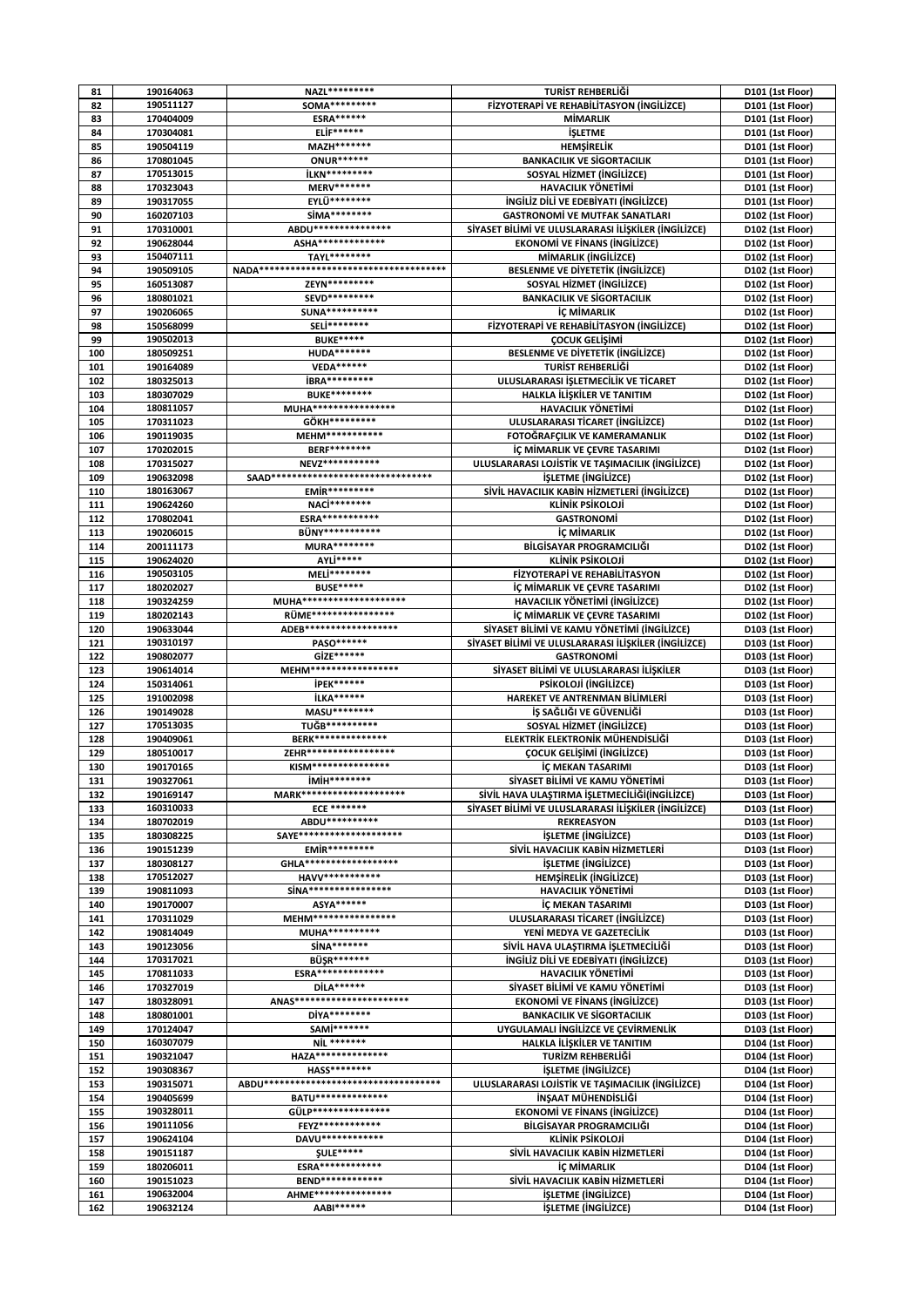| 163        | 190163073              | <b>FULY***************</b>                | SİVİL HAVACILIK KABİN HİZMETLERİ (İNGİLİZCE)                              | D104 (1st Floor)                     |
|------------|------------------------|-------------------------------------------|---------------------------------------------------------------------------|--------------------------------------|
| 164        | 160301163              | <b>ONUR******</b>                         | SİYASET BİLİMİ VE ULUSLARARASI İLİŞKİLER                                  | D104 (1st Floor)                     |
| 165        | 190614002              | FATM*******                               | SİYASET BİLİMİ VE ULUSLARARASI İLİŞKİLER                                  | D104 (1st Floor)                     |
| 166        | 170205075              | SELİ********                              | SİNEMA VE TELEVİZYON                                                      | D104 (1st Floor)                     |
| 167        | 170303017              | <b>FATM*******</b>                        | ULUSLARARASI TİCARET                                                      | D104 (1st Floor)                     |
| 168        | 170810017              | MUHA*******************                   | <b>RESTORASYON VE KONSERVASYON</b>                                        | D104 (1st Floor)                     |
| 169        | 190120026              | ENSA*********                             | <b>GRAFIK TASARIMI</b>                                                    | D104 (1st Floor)                     |
| 170        | 180207131              | AYBÜ*********                             | <b>GASTRONOMI VE MUTFAK SANATLARI</b>                                     | D104 (1st Floor)                     |
| 171        | 190506071              | DİLA*********                             | ODYOLOJİ                                                                  | D104 (1st Floor)                     |
| 172        | 190166177              | SERA **********                           | UÇUŞ HAREKAT YÖNETİCİLİĞİ                                                 | D104 (1st Floor)                     |
| 173        | 180802045              | CANT**********                            | <b>GASTRONOMI</b>                                                         | D104 (1st Floor)                     |
| 174        | 180163101              | MUHA******************                    | SİVİL HAVACILIK KABİN HİZMETLERİ (İNGİLİZCE)                              | D104 (1st Floor)                     |
| 175        | 190151070              | <b>KADE*************</b>                  | SİVİL HAVACILIK KABİN HİZMETLERİ                                          | D104 (1st Floor)                     |
| 176        | 190308377              | KARİ********<br><b>İBRA**************</b> | <i><b>İŞLETME (İNGİLİZCE)</b></i>                                         | D104 (1st Floor)                     |
| 177        | 181002022              |                                           | HAREKET VE ANTRENMAN BİLİMLERİ                                            | D104 (1st Floor)                     |
| 178        | 170311041<br>180307049 | <b>NİDA******</b><br><b>ELİF******</b>    | ULUSLARARASI TİCARET (İNGİLİZCE)                                          | D104 (1st Floor)                     |
| 179<br>180 | 180308179              | MOHA***********************               | HALKLA İLİŞKİLER VE TANITIM                                               | D104 (1st Floor)                     |
| 181        | 170307105              | SERA*************                         | <i><b>İŞLETME (İNGİLİZCE)</b></i><br>HALKLA İLİŞKİLER VE TANITIM          | D105 (1st Floor)<br>D105 (1st Floor) |
| 182        | 170315021              | MUHA*******************                   | ULUSLARARASI LOJİSTİK VE TAŞIMACILIK (İNGİLİZCE)                          | D105 (1st Floor)                     |
| 183        | 190172081              | ZEKİ***************                       | BİLGİ GÜVENLİĞİ TEKNOLOJİSİ                                               | D105 (1st Floor)                     |
| 184        | 190329053              | <b>NUR **************</b>                 | REKLAM TASARIMI VE İLETİŞİMİ                                              | D105 (1st Floor)                     |
| 185        | 190501083              | <b>MELİ******</b>                         | <b>BESLENME VE DIYETETIK</b>                                              | D105 (1st Floor)                     |
| 186        | 170511021              | <b>İLHA**********</b>                     | FİZYOTERAPİ VE REHABİLİTASYON (İNGİLİZCE)                                 | D105 (1st Floor)                     |
| 187        | 180802031              | ATAK*********                             | <b>GASTRONOMI</b>                                                         | D105 (1st Floor)                     |
| 188        | 190803019              | <b>EKRE******</b>                         | LOJİSTİK                                                                  | D105 (1st Floor)                     |
| 189        | 190406059              | ANSU********************                  | İNŞAAT MÜHENDİSLİĞİ (İNGİLİZCE)                                           | D105 (1st Floor)                     |
| 190        | 170806021              | <b>ECEM*******</b>                        | HALKLA İLİŞKİLER VE REKLAMCILIK                                           | D105 (1st Floor)                     |
| 191        | 190311909              | <b>ONUR******</b>                         | ULUSLARARASI TİCARET (İNGİLİZCE)                                          | D105 (1st Floor)                     |
| 192        | 190166183              | <b>ERKA******</b>                         | UÇUŞ HAREKAT YÖNETİCİLİĞİ                                                 | D105 (1st Floor)                     |
| 193        | 180207167              | <b>SEVV***************</b>                | <b>GASTRONOMI VE MUTFAK SANATLARI</b>                                     | D105 (1st Floor)                     |
| 194        | 180704011              | BARI*******                               | <b>EGZERSIZ VE SPOR BILIMLERI</b>                                         | D105 (1st Floor)                     |
| 195        | 170202097              | MİNE*******                               | İÇ MİMARLIK VE ÇEVRE TASARIMI                                             | D105 (1st Floor)                     |
| 196        | 191239097              | <b>NURA*********</b>                      | <b>ODYOMETRI</b>                                                          | D105 (1st Floor)                     |
| 197        | 180702137              | <b>FIRA************</b>                   | <b>REKREASYON</b>                                                         | D105 (1st Floor)                     |
| 198        | 170310025              | <b>ÇAĞA********</b>                       | SİYASET BİLİMİ VE ULUSLARARASI İLİŞKİLER (İNGİLİZCE)                      | D105 (1st Floor)                     |
| 199        | 190401055              | ELİF*********                             | ENDÜSTRİ MÜHENDİSLİĞİ                                                     | D105 (1st Floor)                     |
| 200        | 190814011              | <b>BUSE**************</b>                 | YENİ MEDYA VE GAZETECİLİK                                                 | D105 (1st Floor)                     |
| 201        | 190632114              | <b>OMAI*******</b>                        | <i><b>İŞLETME (İNGİLİZCE)</b></i>                                         | D105 (1st Floor)                     |
| 202        | 190111073              | MURA**********                            | BİLGİSAYAR PROGRAMCILIĞI                                                  | D105 (1st Floor)                     |
| 203        | 190901001              | ALI ******************                    | İNŞAAT MÜHENDİSLİĞİ                                                       | D105 (1st Floor)                     |
| 204        | 160513083              | YONC*******                               | SOSYAL HIZMET (INGILIZCE)                                                 | D105 (1st Floor)                     |
| 205        | 190160081              | MUST***********                           | BİLGİSAYAR DESTEKLİ TASARIM VE ANİMASYON                                  | D105 (1st Floor)                     |
| 206        | 180324145              | EREN****                                  | HAVACILIK YÖNETİMİ (İNGİLİZCE)                                            | D105 (1st Floor)                     |
| 207        | 190127049              | DİLA**************                        | AŞÇILIK                                                                   | D105 (1st Floor)                     |
| 208        | 190624282              | FATM************                          | KLİNİK PSİKOLOJİ                                                          | D105 (1st Floor)                     |
| 209        | 190407553              | <b>SHAT*************</b>                  | MİMARLIK (İNGİLİZCE)                                                      | D105 (1st Floor)                     |
| 210        | 190124067              | <b>ELİF***********</b>                    | UYGULAMALI İNGİLİZCE VE CEVİRMENLİK                                       | D106 (1st Floor)                     |
| 211        | 180308247              | SANA***********                           | <b>İŞLETME (İNGİLİZCE)</b>                                                | D106 (1st Floor)                     |
| 212        | 190151002              | AHME********                              | SİVİL HAVACILIK KABİN HİZMETLERİ                                          | D106 (1st Floor)                     |
| 213        | 190151118              | UYGA**********                            | SİVİL HAVACILIK KABİN HİZMETLERİ                                          | D106 (1st Floor)                     |
| 214        | 170307117              | <b>ŞEVA*******</b>                        | HALKLA İLİŞKİLER VE TANITIM                                               | D106 (1st Floor)                     |
| 215        | 190310097              | MISA**********                            | SİYASET BİLİMİ VE ULUSLARARASI İLİŞKİLER (İNGİLİZCE)                      | D106 (1st Floor)                     |
| 216<br>217 | 190164033              | <b>EMRA*******</b><br><b>HİLA******</b>   | TURIST REHBERLIĞI<br>SİVİL HAVA ULAŞTIRMA İŞLETMECİLİĞİ(İNGİLİZCE)        | D106 (1st Floor)                     |
|            | 180169107              | SEZA*************                         |                                                                           | D106 (1st Floor)                     |
| 218<br>219 | 160207099<br>190151022 | <b>BATU********</b>                       | <b>GASTRONOMİ VE MUTFAK SANATLARI</b><br>SİVİL HAVACILIK KABİN HİZMETLERİ | D106 (1st Floor)<br>D106 (1st Floor) |
| 220        | 190151006              | ALEY*********                             | SİVİL HAVACILIK KABİN HİZMETLERİ                                          | D106 (1st Floor)                     |
| 221        | 180811017              | CİHA*******                               | <b>HAVACILIK YÖNETİMİ</b>                                                 | D106 (1st Floor)                     |
| 222        | 180301267              | <b>ELİF*************</b>                  | SİYASET BİLİMİ VE ULUSLARARASI İLİŞKİLER                                  | D106 (1st Floor)                     |
| 223        | 170303013              | <b>EBRA**********</b>                     | ULUSLARARASI TİCARET                                                      | D106 (1st Floor)                     |
| 224        | 160311035              | <b>ERHA*******</b>                        | ULUSLARARASI TİCARET (İNGİLİZCE)                                          | D106 (1st Floor)                     |
| 225        | 190166137              | ÖZLE***********                           | UCUS HAREKAT YÖNETİCİLİĞİ                                                 | D106 (1st Floor)                     |
| 226        | 160513069              | <b>RECE********</b>                       | SOSYAL HİZMET (İNGİLİZCE)                                                 | D106 (1st Floor)                     |
| 227        | 180308155              | ABDE****************                      | <b>İSLETME (İNGİLİZCE)</b>                                                | D106 (1st Floor)                     |
| 228        | 190151125              | MUHA*******************                   | SİVİL HAVACILIK KABİN HİZMETLERİ                                          | D106 (1st Floor)                     |
| 229        | 190601022              | DOVL***********************               | <b>İŞLETME</b>                                                            | D106 (1st Floor)                     |
| 230        | 190632122              | DOHA*********                             | <b>İŞLETME (İNGİLİZCE)</b>                                                | D106 (1st Floor)                     |
| 231        | 190151060              | GÜLS*****************                     | SİVİL HAVACILIK KABİN HİZMETLERİ                                          | D106 (1st Floor)                     |
| 232        | 190601090              | <b>FAIG**************</b>                 | <b>İŞLETME</b>                                                            | D106 (1st Floor)                     |
| 233        | 180325035              | SELB**************                        | ULUSLARARASI İŞLETMECİLİK VE TİCARET                                      | D106 (1st Floor)                     |
| 234        | 190123025              | <b>CANS***********************</b>        | SİVİL HAVA ULAŞTIRMA İŞLETMECİLİĞİ                                        | D106 (1st Floor)                     |
| 235        | 180205067              | <b>İLKN*********</b>                      | SİNEMA VE TELEVİZYON                                                      | D106 (1st Floor)                     |
| 236        | 170301011              | AYSE************                          | SİYASET BİLİMİ VE ULUSLARARASI İLİŞKİLER                                  | D106 (1st Floor)                     |
| 237        | 170301033              | DOĞU********                              | SİYASET BİLİMİ VE ULUSLARARASI İLİŞKİLER                                  | D106 (1st Floor)                     |
| 238        | 180404081              | TUĞC***************                       | <b>MİMARLIK</b>                                                           | D106 (1st Floor)                     |
| 239        | 191266085              | GÜLS********                              | OTOPSİ YARDIMCILIĞI                                                       | D106 (1st Floor)                     |
| 240        | 190624102              | YUNU******************                    | <b>KLİNİK PSİKOLOJİ</b>                                                   | D107 (1st Floor)                     |
| 241        | 190202189              | ESMA*******                               | İÇ MİMARLIK VE ÇEVRE TASARIMI                                             | D107 (1st Floor)                     |
| 242        | 190111060              | <b>HAKK********************</b>           | BİLGİSAYAR PROGRAMCILIĞI                                                  | D107 (1st Floor)                     |
| 243        | 190324173              | <b>ROMA*******</b>                        | HAVACILIK YÖNETİMİ (İNGİLİZCE)                                            | D107 (1st Floor)                     |
| 244        | 180802069              | EZGİ**************                        | <b>GASTRONOMI</b>                                                         | D107 (1st Floor)                     |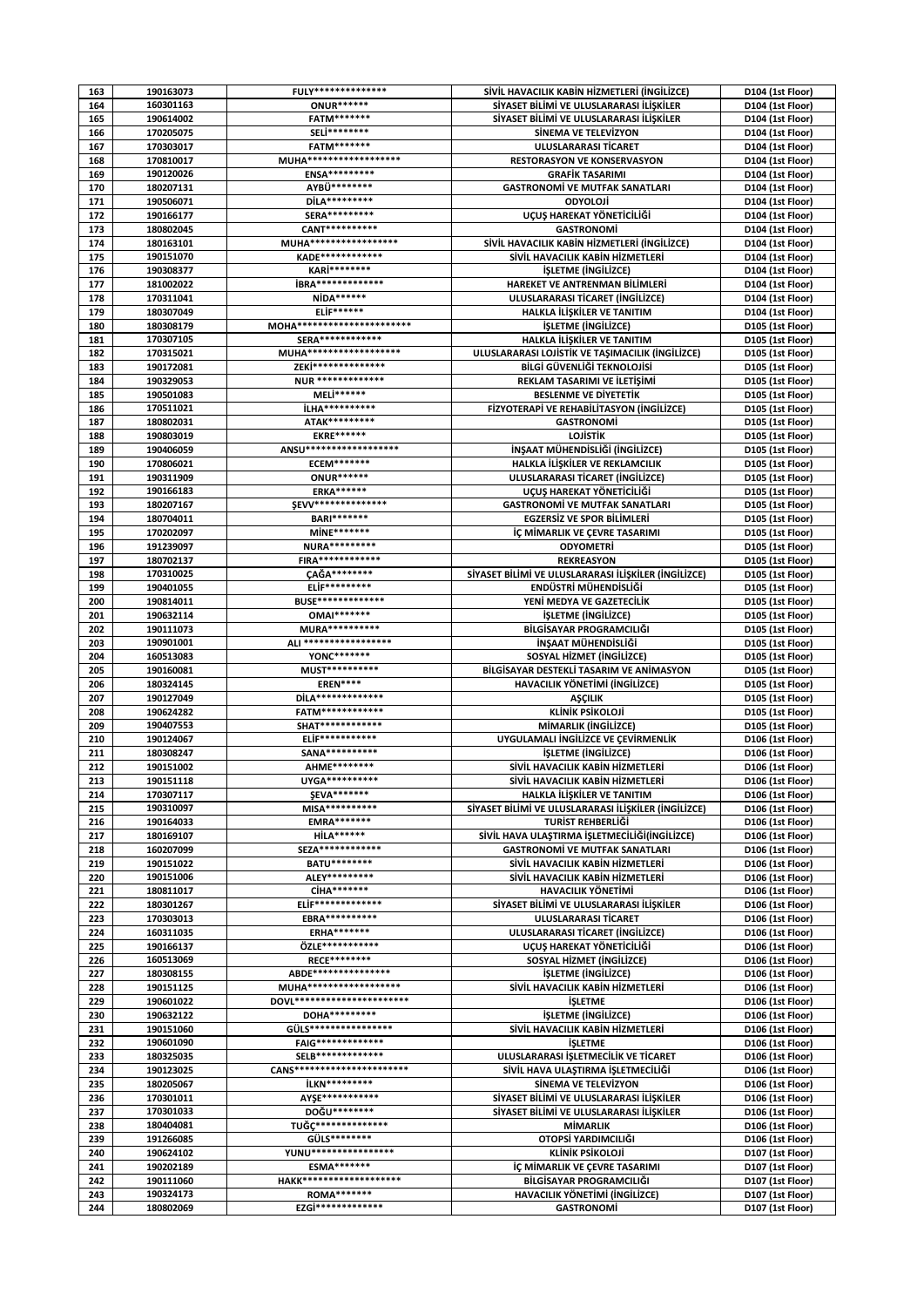| 245        | 190814055              | NAZL*********                                  | YENİ MEDYA VE GAZETECİLİK                                                     | D107 (1st Floor)                     |
|------------|------------------------|------------------------------------------------|-------------------------------------------------------------------------------|--------------------------------------|
| 246        | 190318911              | MÜBE*****************                          | YENİ MEDYA                                                                    | D107 (1st Floor)                     |
| 247        | 190502049              | <b>İREM***************</b><br>PEMB************ | <b>COCUK GELISIMI</b>                                                         | D107 (1st Floor)                     |
| 248<br>249 | 190809067<br>190170003 | ALPE**********                                 | UCAK GÖVDE MOTOR BAKIM<br>İÇ MEKAN TASARIMI                                   | D107 (1st Floor)<br>D107 (1st Floor) |
| 250        | 170509007              | <b>BUSE************</b>                        | <b>BESLENME VE DIYETETIK (INGILIZCE)</b>                                      | D107 (1st Floor)                     |
| 251        | 170324009              | ANIL**********                                 | HAVACILIK YÖNETİMİ (İNGİLİZCE)                                                | D107 (1st Floor)                     |
| 252        | 190203905              | SAVA*******                                    | İLETİŞİM TASARIMI                                                             | D107 (1st Floor)                     |
| 253        | 170811005              | ATA *************                              | <b>HAVACILIK YÖNETİMİ</b>                                                     | D107 (1st Floor)                     |
| 254        | 170813031              | MELİ***************                            | <b>GASTRONOMI (INGILIZCE)</b>                                                 | D107 (1st Floor)                     |
| 255        | 180163159              | <b>İMRA*********</b>                           | SİVİL HAVACILIK KABİN HİZMETLERİ (İNGİLİZCE)                                  | D107 (1st Floor)                     |
| 256        | 191236098              | MIR ******************                         | DIS PROTEZ TEKNOLOJISI                                                        | D107 (1st Floor)                     |
| 257        | 190802055              | <b>ESMA**************</b>                      | <b>GASTRONOMI</b>                                                             | D107 (1st Floor)                     |
| 258        | 190307103              | <b>MİRA******</b>                              | HALKLA İLİSKİLER VE TANITIM                                                   | D107 (1st Floor)                     |
| 259        | 170406003              | <b>ECE ******</b>                              | İNŞAAT MÜHENDİSLİĞİ (İNGİLİZCE)                                               | D107 (1st Floor)                     |
| 260        | 190401023              | GÜZİ************************                   | ENDÜSTRİ MÜHENDİSLİĞİ                                                         | D107 (1st Floor)                     |
| 261<br>262 | 190164029              | <b>ELİF*************</b><br>ATAM********       | TURİST REHBERLİĞİ                                                             | D107 (1st Floor)                     |
| 263        | 190154022<br>180811089 | <b>SERK********</b>                            | <b>UÇAK TEKNOLOJİSİ</b><br><b>HAVACILIK YÖNETİMİ</b>                          | D107 (1st Floor)<br>D107 (1st Floor) |
| 264        | 190505309              | <b>EKİN******</b>                              | SOSYAL HİZMET                                                                 | D107 (1st Floor)                     |
| 265        | 180302001              | ALİH********                                   | ULUSLARARASI LOJİSTİK VE TAŞIMACILIK                                          | D107 (1st Floor)                     |
| 266        | 190802013              | ARİF*********                                  | <b>GASTRONOMI</b>                                                             | D107 (1st Floor)                     |
| 267        | 160513073              | <b>ŞEYM********</b>                            | SOSYAL HİZMET (İNGİLİZCE)                                                     | D107 (1st Floor)                     |
| 268        | 180404033              | <b>ESRA*****</b>                               | <b>MİMARLIK</b>                                                               | D108 (1st Floor)                     |
| 269        | 190323179              | <b>BERK*********</b>                           | <b>HAVACILIK YÖNETİMİ</b>                                                     | D108 (1st Floor)                     |
| 270        | 170304017              | DUYG**********                                 | <b>İSLETME</b>                                                                | D108 (1st Floor)                     |
| 271        | 190809049              | KADİ*******                                    | UÇAK GÖVDE MOTOR BAKIM                                                        | D108 (1st Floor)                     |
| 272        | 190123077              | MUHA***********                                | SİVİL HAVA ULAŞTIRMA İŞLETMECİLİĞİ                                            | D108 (1st Floor)                     |
| 273        | 200123076              | DAML*********<br><b>NESi******</b>             | SİVİL HAVA ULAŞTIRMA İŞLETMECİLİĞİ                                            | D108 (1st Floor)                     |
| 274<br>275 | 170207081<br>190151088 | <b>ONUR*******</b>                             | <b>GASTRONOMI VE MUTFAK SANATLARI</b><br>SİVİL HAVACILIK KABİN HİZMETLERİ     | D108 (1st Floor)<br>D108 (1st Floor) |
| 276        | 190317079              | MUST****************                           | <b>INGILIZ DILI VE EDEBIYATI (INGILIZCE)</b>                                  | D108 (1st Floor)                     |
| 277        | 190802005              | ABDU*************                              | <b>GASTRONOMI</b>                                                             | D108 (1st Floor)                     |
| 278        | 170301043              | FEYZ***********                                | SİYASET BİLİMİ VE ULUSLARARASI İLİŞKİLER                                      | D108 (1st Floor)                     |
| 279        | 160510161              | <b>SEDA******</b>                              | <b>COCUK GELISIMI (INGILIZCE)</b>                                             | D108 (1st Floor)                     |
| 280        | 190703217              | <b>BARA********</b>                            | SPOR YÖNETİCİLİĞİ                                                             | D108 (1st Floor)                     |
| 281        | 180409007              | AZİZ********                                   | ELEKTRİK ELEKTRONİK MÜHENDİSLİĞİ                                              | D108 (1st Floor)                     |
| 282        | 170124081              | <b>SEVV**************</b>                      | UYGULAMALI İNGİLİZCE VE ÇEVİRMENLİK                                           | D108 (1st Floor)                     |
| 283        | 180169087              | DUYG*********                                  | SİVİL HAVA ULAŞTIRMA İŞLETMECİLİĞİ(İNGİLİZCE)                                 | D108 (1st Floor)                     |
| 284        | 170404005              | <b>BÜŞR*******</b>                             | <b>MİMARLIK</b>                                                               | D108 (1st Floor)                     |
| 285        | 190207181              | YUNU*********                                  | <b>GASTRONOMI VE MUTFAK SANATLARI</b>                                         | D108 (1st Floor)                     |
| 286<br>287 | 190403143<br>190501145 | UĞUR*************<br>MERV********              | BİLGİSAYAR MÜHENDİSLİĞİ<br><b>BESLENME VE DIYETETIK</b>                       | D108 (1st Floor)<br>D108 (1st Floor) |
| 288        | 160317073              | <b>SEVV***********</b>                         | <b>INGILIZ DILI VE EDEBIYATI (INGILIZCE)</b>                                  | D108 (1st Floor)                     |
| 289        | 190324069              | JOEL***********                                | HAVACILIK YÖNETİMİ (İNGİLİZCE)                                                | D108 (1st Floor)                     |
| 290        | 180811055              | MUHA********************                       | HAVACILIK YÖNETİMİ                                                            | D108 (1st Floor)                     |
| 291        | 190124023              | DENi***********                                | UYGULAMALI İNGİLİZCE VE ÇEVİRMENLİK                                           | D108 (1st Floor)                     |
| 292        | 190314201              | SOMA**************                             | PSİKOLOJİ (İNGİLİZCE)                                                         | D108 (1st Floor)                     |
| 293        | 190151057              | ENGI*********                                  | SİVİL HAVACILIK KABİN HİZMETLERİ                                              | D108 (1st Floor)                     |
| 294        | 170803051              | <b>OKTA*******</b>                             | <b>LOJISTIK</b>                                                               | D108 (1st Floor)                     |
| 295        | 170301009              | ALİ *********                                  | SİYASET BİLİMİ VE ULUSLARARASI İLİŞKİLER                                      | D108 (1st Floor)                     |
| 296        | 170326045              | TUĞC********<br>ANIL***********                | YÖNETİM BİLİSİM SİSTEMLERİ                                                    | D108 (1st Floor)                     |
| 297<br>298 | 190154020<br>190323233 | MUHA****************                           | <b>UCAK TEKNOLOJISİ</b><br><b>HAVACILIK YÖNETİMİ</b>                          | D108 (1st Floor)<br>D108 (1st Floor) |
| 299        | 170409023              | CAĞR*******                                    | ELEKTRİK ELEKTRONİK MÜHENDİSLİĞİ                                              | D108 (1st Floor)                     |
| 300        | 190327053              | AYLİ******                                     | SİYASET BİLİMİ VE KAMU YÖNETİMİ                                               | D108 (1st Floor)                     |
| 301        | 180165033              | MEHM******************                         | UYGULAMALI RUSÇA VE ÇEVİRMENLİK                                               | D108 (1st Floor)                     |
| 302        | 190119013              | <b>ERAY*****</b>                               | FOTOĞRAFÇILIK VE KAMERAMANLIK                                                 | D108 (1st Floor)                     |
| 303        | 190806905              | MELİ*************                              | HALKLA İLİŞKİLER VE REKLAMCILIK                                               | D108 (1st Floor)                     |
| 304        | 170509023              | GONC***********                                | <b>BESLENME VE DIYETETIK (INGILIZCE)</b>                                      | D108 (1st Floor)                     |
| 305        | 190170079              | LOR <sup>1*************</sup>                  | İÇ MEKAN TASARIMI                                                             | D108 (1st Floor)                     |
| 306        | 180324095              | SEZE**********                                 | HAVACILIK YÖNETİMİ (İNGİLİZCE)                                                | D108 (1st Floor)                     |
| 307        | 180704005              | <b>KERİ*********</b><br>MIAR***************    | <b>EGZERSİZ VE SPOR BİLİMLERİ</b>                                             | D108 (1st Floor)                     |
| 308<br>309 | 190310125<br>180314141 | YELİ******                                     | SİYASET BİLİMİ VE ULUSLARARASI İLİŞKİLER (İNGİLİZCE)<br>PSİKOLOJİ (İNGİLİZCE) | D108 (1st Floor)                     |
| 310        | 190814091              | YASi*****************                          | YENİ MEDYA VE GAZETECİLİK                                                     | D201 (2nd Floor)<br>D201 (2nd Floor) |
| 311        | 170701019              | <b>FURK***************</b>                     | ANTRENÖRLÜK EĞİTİMİ                                                           | D201 (2nd Floor)                     |
| 312        | 170324071              | ZEYN*********                                  | HAVACILIK YÖNETİMİ (İNGİLİZCE)                                                | D201 (2nd Floor)                     |
| 313        | 190151051              | <b>EMRE**************</b>                      | SİVİL HAVACILIK KABİN HİZMETLERİ                                              | D201 (2nd Floor)                     |
| 314        | 190164047              | <b>HİLA*******</b>                             | TURIST REHBERLIĞI                                                             | D201 (2nd Floor)                     |
| 315        | 180803017              | <b>RESU*******</b>                             | LOJİSTİK                                                                      | D201 (2nd Floor)                     |
| 316        | 170327009              | ALEY*******                                    | SİYASET BİLİMİ VE KAMU YÖNETİMİ                                               | D201 (2nd Floor)                     |
| 317        | 170328017              | MEND********                                   | <b>EKONOMI VE FINANS (INGILIZCE)</b>                                          | D201 (2nd Floor)                     |
| 318        | 190324179              |                                                | HAVACILIK YÖNETİMİ (İNGİLİZCE)                                                | D201 (2nd Floor)                     |
| 319        | 190151087              | HASA******<br>ANIL**************               | SİVİL HAVACILIK KABİN HİZMETLERİ<br>BİLGİSAYAR MÜHENDİSLİĞİ                   | D201 (2nd Floor)                     |
| 320<br>321 | 180403023<br>190122085 | TUĞB************                               | RADYO VE TELEVİZYON PROGRAMCILIĞI                                             | D201 (2nd Floor)<br>D201 (2nd Floor) |
| 322        | 180327029              | MÜJG********                                   | SİYASET BİLİMİ VE KAMU YÖNETİMİ                                               | D201 (2nd Floor)                     |
| 323        | 180207905              | <b>İLAY********</b>                            | <b>GASTRONOMİ VE MUTFAK SANATLARI</b>                                         | D201 (2nd Floor)                     |
| 324        | 170506049              | SELİ******                                     | <b>ODYOLOJI</b>                                                               | D201 (2nd Floor)                     |
| 325        | 190704013              | <b>KORA********</b>                            | <b>EGZERSIZ VE SPOR BILIMLERI</b>                                             | D201 (2nd Floor)                     |
| 326        | 191242004              | <b>BASA***********</b>                         | <b>RADYOTERAPİ</b>                                                            | D201 (2nd Floor)                     |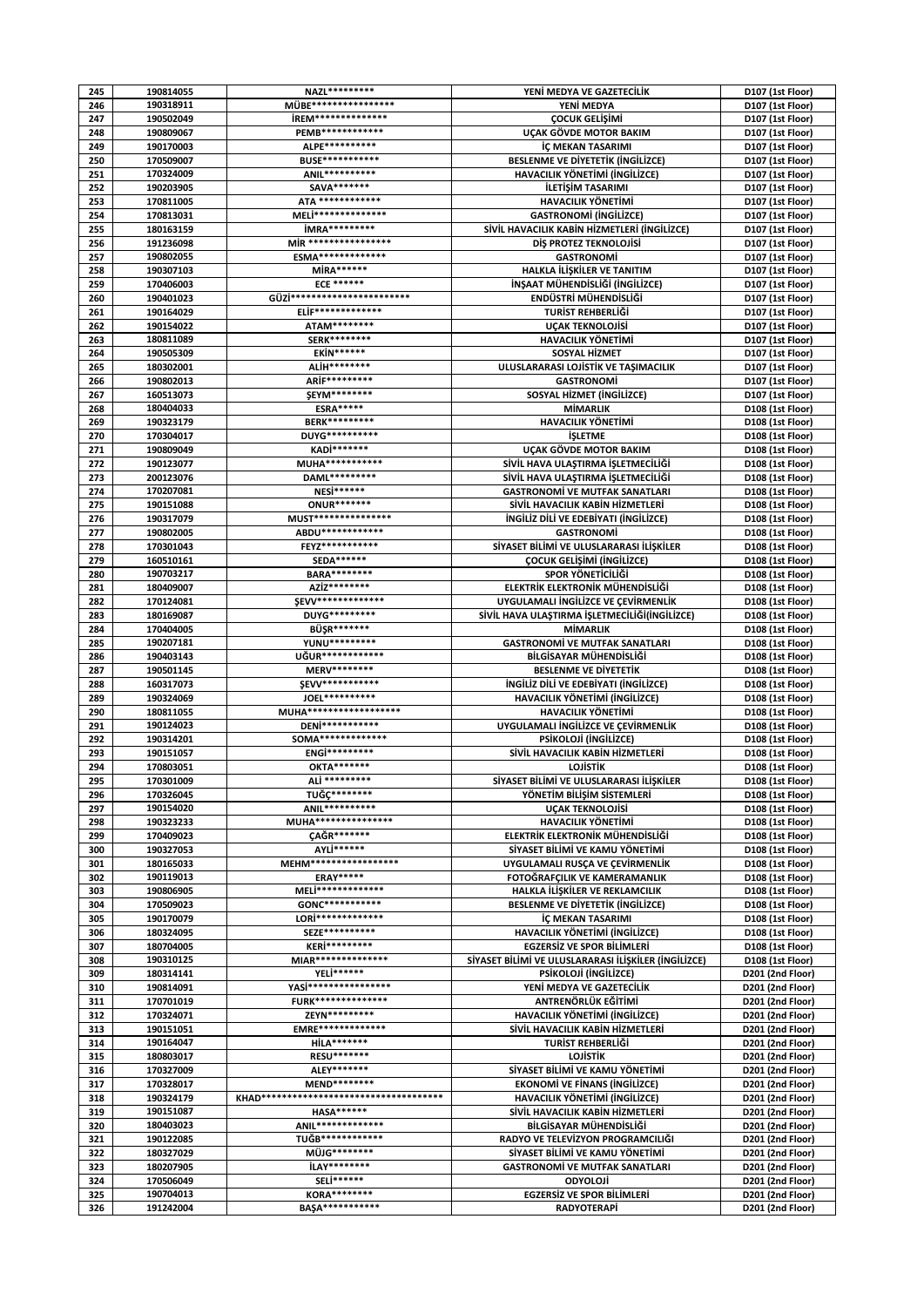| 327        | 170323017              | BEYZ****************                    | <b>HAVACILIK YÖNETİMİ</b>                                   | D201 (2nd Floor) |
|------------|------------------------|-----------------------------------------|-------------------------------------------------------------|------------------|
| 328        | 180803003              | BÜNY**********                          | LOJİSTİK                                                    | D201 (2nd Floor) |
| 329        | 190123111              | <b>ŞEBN********</b>                     | SİVİL HAVA ULAŞTIRMA İŞLETMECİLİĞİ                          | D201 (2nd Floor) |
| 330        | 190170063              | <b>HASA******</b>                       | İC MEKAN TASARIMI                                           | D201 (2nd Floor) |
| 331        | 190151119              | MİRA***********                         | SİVİL HAVACILIK KABİN HİZMETLERİ                            | D201 (2nd Floor) |
| 332        | 190501053              | <b>ESNA***************</b>              | <b>BESLENME VE DIYETETIK</b>                                |                  |
|            | 170510013              | DENi************                        |                                                             | D201 (2nd Floor) |
| 333        | 180315043              | ALY *****************                   | <b>COCUK GELISIMI (INGILIZCE)</b>                           | D201 (2nd Floor) |
| 334        |                        |                                         | ULUSLARARASI LOJİSTİK VE TAŞIMACILIK (İNGİLİZCE)            | D201 (2nd Floor) |
| 335        | 170703031              | UMUT***************                     | SPOR YÖNETİCİLİĞİ                                           | D201 (2nd Floor) |
| 336        | 190632106              | OLUW***********************             | <b>İSLETME (İNGİLİZCE)</b>                                  | D201 (2nd Floor) |
| 337        | 190632020              | <b>OBAR******************</b>           | <b>İSLETME (İNGİLİZCE)</b>                                  | D201 (2nd Floor) |
| 338        | 180403119              | YUSU*******                             | BİLGİSAYAR MÜHENDİSLİĞİ                                     | D201 (2nd Floor) |
| 339        | 190632058              | <b>RAMI*******</b>                      | <b>İSLETME (İNGİLİZCE)</b>                                  | D202 (2nd Floor) |
| 340        | 190308333              | OROC*************                       | <b>İSLETME (İNGİLİZCE)</b>                                  | D202 (2nd Floor) |
| 341        | 190815073              | AYAA**********                          | MÜTERCİM TERCÜMANLIK (İNGİLİZCE)                            | D202 (2nd Floor) |
| 342        | 190314197              | ÖZGÜ*********                           | PSİKOLOJİ (İNGİLİZCE)                                       | D202 (2nd Floor) |
| 343        | 190151167              | ULAS******                              | SİVİL HAVACILIK KABİN HİZMETLERİ                            | D202 (2nd Floor) |
| 344        | 180501049              | <b>FİRD********</b>                     | <b>BESLENME VE DIYETETIK</b>                                | D202 (2nd Floor) |
| 345        | 180327051              | <b>KENA**********</b>                   | SİYASET BİLİMİ VE KAMU YÖNETİMİ                             | D202 (2nd Floor) |
| 346        | 190138055              | MERT********                            | <b>INSAAT TEKNOLOJISI</b>                                   | D202 (2nd Floor) |
| 347        | 170328013              | <b>KERE*******</b>                      | <b>EKONOMI VE FINANS (INGILIZCE)</b>                        | D202 (2nd Floor) |
| 348        | 190806903              | EBRU**********                          | HALKLA İLİŞKİLER VE REKLAMCILIK                             | D202 (2nd Floor) |
| 349        | 170307063              | HAYR****************                    | HALKLA İLİŞKİLER VE TANITIM                                 | D202 (2nd Floor) |
| 350        | 190632046              |                                         | <i><b>İŞLETME (İNGİLİZCE)</b></i>                           | D202 (2nd Floor) |
| 351        | 180325033              | ZOBA****************                    | ULUSLARARASI İŞLETMECİLİK VE TİCARET                        | D202 (2nd Floor) |
| 352        | 180404907              | <b>ENES*****</b>                        | <b>MİMARLIK</b>                                             | D202 (2nd Floor) |
| 353        | 190803007              | EMİR********                            | LOJİSTİK                                                    | D202 (2nd Floor) |
| 354        | 160512035              | <b>EMRA*******</b>                      | <b>HEMSIRELIK (INGILIZCE)</b>                               | D202 (2nd Floor) |
| 355        | 190632050              | MOHA*****************                   | <b>İSLETME (İNGİLİZCE)</b>                                  | D202 (2nd Floor) |
| 356        | 170311057              | YASE***********                         | ULUSLARARASI TİCARET (İNGİLİZCE)                            | D202 (2nd Floor) |
| 357        | 170309021              | CANE*******                             | RADYO, TELEVIZYON VE SINEMA                                 | D202 (2nd Floor) |
| 358        | 191268001              | <b>ASU **************</b>               | TIBBİ TANITIM VE PAZARLAMA                                  | D202 (2nd Floor) |
| 359        | 190324207              | ISHA**********                          | HAVACILIK YÖNETİMİ (İNGİLİZCE)                              | D202 (2nd Floor) |
| 360        | 180306003              | <b>BERK*********</b>                    | <b>EKONOMİ VE FİNANS</b>                                    | D202 (2nd Floor) |
| 361        | 170406007              | MEHM*****************                   | İNŞAAT MÜHENDİSLİĞİ (İNGİLİZCE)                             | D202 (2nd Floor) |
| 362        | 160310089              | SİMA*******                             | SİYASET BİLİMİ VE ULUSLARARASI İLİŞKİLER (İNGİLİZCE)        | D202 (2nd Floor) |
| 363        | 180325001              | <b>ECEM******</b>                       | ULUSLARARASI İŞLETMECİLİK VE TİCARET                        | D202 (2nd Floor) |
| 364        | 170324055              | MALI*******************                 | HAVACILIK YÖNETİMİ (İNGİLİZCE)                              | D202 (2nd Floor) |
| 365        | 190324169              | FARH**********                          | HAVACILIK YÖNETİMİ (İNGİLİZCE)                              | D202 (2nd Floor) |
| 366        | 170124051              | SEMA********                            | UYGULAMALI İNGİLİZCE VE ÇEVİRMENLİK                         | D202 (2nd Floor) |
| 367        | 180803007              | EMİR**********                          | LOJİSTİK                                                    | D202 (2nd Floor) |
| 368        | 180806005              | ALPT********                            | HALKLA İLİŞKİLER VE REKLAMCILIK                             | D202 (2nd Floor) |
| 369        | 190407505              | MOHA*****************                   | MİMARLIK (İNGİLİZCE)                                        | D203 (2nd Floor) |
| 370        | 191002012              | <b>BURA**************</b>               | HAREKET VE ANTRENMAN BİLİMLERİ                              | D203 (2nd Floor) |
| 371        | 190163027              | <b>BARI***********</b>                  | SİVİL HAVACILIK KABİN HİZMETLERİ (İNGİLİZCE)                | D203 (2nd Floor) |
| 372        | 170811079              | UĞUR***************                     | <b>HAVACILIK YÖNETİMİ</b>                                   | D203 (2nd Floor) |
| 373        | 190151115              | <b>MERV*******</b>                      | SİVİL HAVACILIK KABİN HİZMETLERİ                            | D203 (2nd Floor) |
| 374        | 180310093              | <b>NUR ****************</b>             | SİYASET BİLİMİ VE ULUSLARARASI İLİŞKİLER (İNGİLİZCE)        | D203 (2nd Floor) |
| 375        | 160404159              | MUHA****************                    | <b>MİMARLIK</b>                                             | D203 (2nd Floor) |
| 376        | 190802023              | BEYZ***********                         | <b>GASTRONOMI</b>                                           | D203 (2nd Floor) |
| 377        | 170409007              | ASLI**************                      | ELEKTRİK ELEKTRONİK MÜHENDİSLİĞİ                            | D203 (2nd Floor) |
| 378        | 180502049              | <b>SULT********</b>                     | ÇOCUK GELİŞİMİ                                              | D203 (2nd Floor) |
| 379        | 180704193              | KERE************                        | <b>EGZERSIZ VE SPOR BILIMLERI</b>                           | D203 (2nd Floor) |
| 380        | 170202133              | <b>SEVG******</b>                       | İÇ MİMARLIK VE ÇEVRE TASARIMI                               | D203 (2nd Floor) |
| 381        | 190111003              | <b>BAHA**********</b>                   | BİLGİSAYAR PROGRAMCILIĞI                                    | D203 (2nd Floor) |
| 382        | 190123024              | <b>CUMA*****</b>                        | SİVİL HAVA ULAŞTIRMA İŞLETMECİLİĞİ                          | D203 (2nd Floor) |
| 383        | 180169111              | <b>İBRA****************</b>             | SİVİL HAVA ULAŞTIRMA İŞLETMECİLİĞİ(İNGİLİZCE)               | D203 (2nd Floor) |
| 384        | 190414057              | <b>İBRA*************</b>                | UÇAK MÜHENDİSLİĞİ                                           | D203 (2nd Floor) |
| 385        | 190169115              | AXEL******************                  | SİVİL HAVA ULAŞTIRMA İŞLETMECİLİĞİ(İNGİLİZCE)               | D203 (2nd Floor) |
| 386        | 170803017              | <b>EMRE************</b>                 | <b>LOJISTIK</b>                                             | D203 (2nd Floor) |
| 387        | 190506021              | CAĞL*************                       | ODYOLOJİ                                                    | D203 (2nd Floor) |
| 388        | 170323023              | <b>ECEM******</b>                       | <b>HAVACILIK YÖNETİMİ</b>                                   | D203 (2nd Floor) |
| 389        | 190314215              | AYOU********                            | PSİKOLOJİ (İNGİLİZCE)                                       | D203 (2nd Floor) |
| 390        | 170802901              | <b>BURA***********</b>                  | <b>GASTRONOMI</b>                                           | D203 (2nd Floor) |
| 391        | 170326039              | <b>NURU******************</b>           | YÖNETİM BİLİŞİM SİSTEMLERİ                                  | D203 (2nd Floor) |
| 392        | 180311107              | JOHN***************                     | ULUSLARARASI TİCARET (İNGİLİZCE)                            | D203 (2nd Floor) |
| 393        | 170318047              | FERD*******                             | YENİ MEDYA                                                  | D203 (2nd Floor) |
|            |                        | HAJA***********                         | <b>İŞLETME (İNGİLİZCE)</b>                                  |                  |
| 394<br>395 | 180308199<br>190151129 | MURA***************                     |                                                             | D203 (2nd Floor) |
| 396        |                        | YA\$A*******                            | SİVİL HAVACILIK KABİN HİZMETLERİ<br>BİLGİSAYAR MÜHENDİSLİĞİ | D203 (2nd Floor) |
|            | 190403157              | DYAN***********                         |                                                             | D203 (2nd Floor) |
| 397        | 190407561              |                                         | MİMARLIK (İNGİLİZCE)                                        | D203 (2nd Floor) |
| 398        | 170305089              | MUHA**************<br>ALI ************* | <b>PSİKOLOJİ</b>                                            | D203 (2nd Floor) |
| 399        | 180308159              |                                         | <b>İŞLETME (İNGİLİZCE)</b>                                  | D204 (2nd Floor) |
| 400        | 170806039              | HASA***************                     | HALKLA İLİŞKİLER VE REKLAMCILIK                             | D204 (2nd Floor) |
| 401        | 180124049              | <b>EMİN*******</b>                      | UYGULAMALI İNGİLİZCE VE ÇEVİRMENLİK                         | D204 (2nd Floor) |
| 402        | 190324253              | MOHA***************                     | HAVACILIK YÖNETİMİ (İNGİLİZCE)                              | D204 (2nd Floor) |
| 403        | 190815009              | EDA **********                          | MÜTERCİM TERCÜMANLIK (İNGİLİZCE)                            | D204 (2nd Floor) |
| 404        | 190814057              | OĞUZ*********                           | YENİ MEDYA VE GAZETECİLİK                                   | D204 (2nd Floor) |
| 405        | 180409019              | <b>ERCA******</b>                       | ELEKTRİK ELEKTRONİK MÜHENDİSLİĞİ                            | D204 (2nd Floor) |
| 406        | 180404077              | TANE*******                             | <b>MİMARLIK</b>                                             | D204 (2nd Floor) |
| 407        | 170326023              | FERD**********                          | YÖNETİM BİLİŞİM SİSTEMLERİ                                  | D204 (2nd Floor) |
| 408        | 160513063              | NESL************                        | SOSYAL HİZMET (İNGİLİZCE)                                   | D204 (2nd Floor) |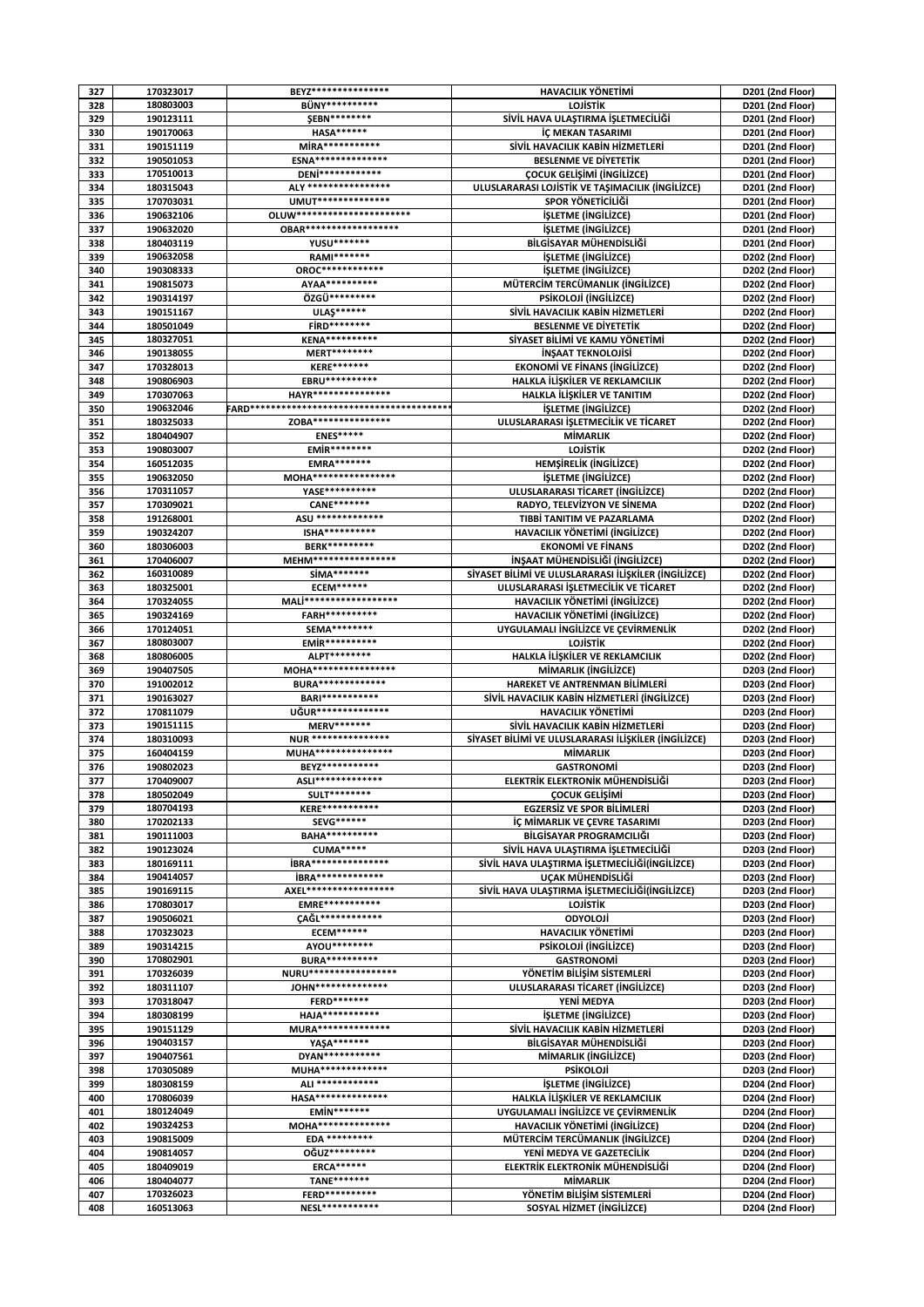| 409        | 190630006              | <b>FUND*******</b>                         | <b>GASTRONOMI</b>                                    | D204 (2nd Floor)                     |
|------------|------------------------|--------------------------------------------|------------------------------------------------------|--------------------------------------|
| 410        | 190628062              | ADEY*********************                  | <b>EKONOMI VE FINANS (INGILIZCE)</b>                 | D204 (2nd Floor)                     |
| 411        | 190310099              | MOHD******************                     | SİYASET BİLİMİ VE ULUSLARARASI İLİŞKİLER (İNGİLİZCE) | D204 (2nd Floor)                     |
| 412        | 180202035              | <b>CANS**************</b>                  | İÇ MİMARLIK VE ÇEVRE TASARIMI                        | D204 (2nd Floor)                     |
| 413        | 180165011              | DENi********                               | UYGULAMALI RUSÇA VE ÇEVİRMENLİK                      | D204 (2nd Floor)                     |
| 414        | 180623004              | MUHA************                           | GÖRSEL İLETİŞİM TASARIMI                             | D204 (2nd Floor)                     |
| 415        | 200324313              | TARI************                           | HAVACILIK YÖNETİMİ (İNGİLİZCE)                       | D204 (2nd Floor)                     |
|            |                        | JAMA**************                         |                                                      |                                      |
| 416        | 190621172              |                                            | <b>EKONOMİ VE FİNANS</b>                             | D204 (2nd Floor)                     |
| 417        | 190601070              | MADI****************                       | <b>İŞLETME</b>                                       | D204 (2nd Floor)                     |
| 418        | 170512059              | ZEHR*******                                | <b>HEMSIRELIK (INGILIZCE)</b>                        | D204 (2nd Floor)                     |
| 419        | 170409025              | <b>ELİF******</b>                          | ELEKTRİK ELEKTRONİK MÜHENDİSLİĞİ                     | D204 (2nd Floor)                     |
| 420        | 191243063              | MELİ********                               | TIBBİ LABORATUVAR TEKNİKLERİ                         | D204 (2nd Floor)                     |
| 421        | 170704071              | UĞUR***************                        | <b>EGZERSIZ VE SPOR BILIMLERI</b>                    | D204 (2nd Floor)                     |
| 422        | 160315045              | <b>ONUR********</b>                        | ULUSLARARASI LOJİSTİK VE TAŞIMACILIK (İNGİLİZCE)     | D204 (2nd Floor)                     |
| 423        | 160310035              | EMİR*********                              | SİYASET BİLİMİ VE ULUSLARARASI İLİŞKİLER (İNGİLİZCE) | D204 (2nd Floor)                     |
| 424        | 170701095              | <b>KUTB*********</b>                       | ANTRENÖRLÜK EĞİTİMİ                                  | D204 (2nd Floor)                     |
| 425        | 170327069              | SECİ**********                             | SİYASET BİLİMİ VE KAMU YÖNETİMİ                      | D204 (2nd Floor)                     |
| 426        | 170328001              | EBRU*******                                | <b>EKONOMI VE FINANS (INGILIZCE)</b>                 | D204 (2nd Floor)                     |
| 427        | 180310097              | <b>LUCY*******</b>                         | SİYASET BİLİMİ VE ULUSLARARASI İLİŞKİLER (İNGİLİZCE) | D204 (2nd Floor)                     |
| 428        | 180308151              | ZEYN****************                       | <b>ISLETME (INGILIZCE)</b>                           | D204 (2nd Floor)                     |
| 429        | 190302005              | BATU *********                             | ULUSLARARASI LOJİSTİK VE TAŞIMACILIK                 | D205 (2nd Floor)                     |
| 430        | 170303015              | <b>ENES******</b>                          | ULUSLARARASI TİCARET                                 | D205 (2nd Floor)                     |
| 431        | 160314015              | <b>BERN***********</b>                     | PSİKOLOJİ (İNGİLİZCE)                                | D205 (2nd Floor)                     |
| 432        | 190504085              | <b>ELİF*************</b>                   | HEMŞİRELİK                                           | D205 (2nd Floor)                     |
| 433        | 170813015              | DOĞA***********                            | <b>GASTRONOMI (INGILIZCE)</b>                        | D205 (2nd Floor)                     |
| 434        | 190127004              | <b>BARA**********</b>                      | <b>ASCILIK</b>                                       | D205 (2nd Floor)                     |
| 435        | 160317111              | SELM*******                                | <b>INGILIZ DILI VE EDEBIYATI (INGILIZCE)</b>         | D205 (2nd Floor)                     |
| 436        | 180503017              | NİLA***************                        | FİZYOTERAPİ VE REHABİLİTASYON                        | D205 (2nd Floor)                     |
| 437        | 170401051              | HARU**********                             | ENDÜSTRİ MÜHENDİSLİĞİ                                | D205 (2nd Floor)                     |
| 438        | 180207063              | <b>KAAN*****</b>                           | <b>GASTRONOMI VE MUTFAK SANATLARI</b>                | D205 (2nd Floor)                     |
| 439        | 190103073              | MERV***********                            | DIŞ TİCARET                                          | D205 (2nd Floor)                     |
| 440        | 160509069              | NAZL*************                          | <b>BESLENME VE DIYETETIK (INGILIZCE)</b>             | D205 (2nd Floor)                     |
| 441        | 191212068              | $ILGA*********************$                | <b>COCUK GELISIMI</b>                                | D205 (2nd Floor)                     |
| 442        | 170303037              | <b>PELD*******</b>                         | ULUSLARARASI TİCARET                                 | D205 (2nd Floor)                     |
| 443        | 190402047              | <b>BERK*********</b>                       | <b>MEKATRONİK MÜHENDİSLİĞİ</b>                       |                                      |
|            |                        | <b>İLKE********</b>                        |                                                      | D205 (2nd Floor)                     |
| 444        | 180403063              |                                            | BİLGİSAYAR MÜHENDİSLİĞİ                              | D205 (2nd Floor)                     |
| 445        | 190168141              | ZEHR********                               | <b>HAVA LOJİSTİĞİ</b>                                | D205 (2nd Floor)                     |
| 446        | 190506063              | <b>ŞEVA******</b>                          | ODYOLOJİ                                             | D205 (2nd Floor)                     |
| 447        | 180307017              | AYŞE***********                            | HALKLA İLİŞKİLER VE TANITIM                          | D205 (2nd Floor)                     |
| 448        | 180407161              | ALI *****************************          | MİMARLIK (İNGİLİZCE)                                 | D205 (2nd Floor)                     |
| 449        | 190164099              | ZEKE***************                        | TURİST REHBERLİĞİ                                    | D205 (2nd Floor)                     |
| 450        | 190803015              | SELİ************                           | <b>LOJISTIK</b>                                      | D205 (2nd Floor)                     |
| 451        | 180801031              | <b>ŞERİ*******</b>                         | <b>BANKACILIK VE SİGORTACILIK</b>                    | D205 (2nd Floor)                     |
| 452        | 190127034              | GÜLN************                           | <b>AŞÇILIK</b>                                       | D205 (2nd Floor)                     |
| 453        | 160311055              | MUHA******************                     | ULUSLARARASI TİCARET (İNGİLİZCE)                     | D205 (2nd Floor)                     |
| 454        | 190703127              | YUNU********                               | SPOR YÖNETİCİLİĞİ                                    | D205 (2nd Floor)                     |
| 455        | 180163075              | ERMA********                               | SİVİL HAVACILIK KABİN HİZMETLERİ (İNGİLİZCE)         | D205 (2nd Floor)                     |
| 456        |                        |                                            | ULUSLARARASI TİCARET (İNGİLİZCE)                     |                                      |
|            | 170311007              | AYŞE*******                                |                                                      | D205 (2nd Floor)                     |
| 457        | 160407105              | <b>TUNA*********</b>                       | MİMARLIK (İNGİLİZCE)                                 | D205 (2nd Floor)                     |
| 458        | 160407099              | TEVF******************                     | MİMARLIK (İNGİLİZCE)                                 | D205 (2nd Floor)                     |
| 459        | 160308059              | ZELA*********                              | <b>İŞLETME</b> (İNGİLİZCE)                           | D206 (2nd Floor)                     |
| 460        | 160510169              | ZEYN***********                            | <b>COCUK GELISIMI (INGILIZCE)</b>                    | D206 (2nd Floor)                     |
| 461        | 170324015              | AYLİ********                               | HAVACILIK YÖNETİMİ (İNGİLİZCE)                       | D206 (2nd Floor)                     |
| 462        | 160324063              | <b>İRFA*******</b>                         | HAVACILIK YÖNETİMİ (İNGİLİZCE)                       | D206 (2nd Floor)                     |
| 463        | 190207173              | <b>HAKA********</b>                        | <b>GASTRONOMİ VE MUTFAK SANATLARI</b>                | D206 (2nd Floor)                     |
| 464        | 180169085              | DOĞU********                               | SİVİL HAVA ULAŞTIRMA İŞLETMECİLİĞİ(İNGİLİZCE)        | D206 (2nd Floor)                     |
| 465        | 180407193              | MOHA************************               | MİMARLIK (İNGİLİZCE)                                 | D206 (2nd Floor)                     |
| 466        | 190803911              | YİĞİ**********                             | <b>LOJİSTİK</b>                                      | D206 (2nd Floor)                     |
| 467        | 190301027              | <b>FİGE*******</b>                         | SİYASET BİLİMİ VE ULUSLARARASI İLİŞKİLER             | D206 (2nd Floor)                     |
| 468        | 190702011              | YUSU**********                             | <b>REKREASYON</b>                                    | D206 (2nd Floor)                     |
| 469        | 170311021              | <b>FURK********</b>                        | ULUSLARARASI TİCARET (İNGİLİZCE)                     | D206 (2nd Floor)                     |
| 470        | 190404107              | RABİ**************                         | MİMARLIK                                             | D206 (2nd Floor)                     |
| 471        | 170512065              | FEYZ***********                            | <b>HEMSIRELIK (INGILIZCE)</b>                        | D206 (2nd Floor)                     |
| 472        | 180328125              | <b>IBRA********</b>                        | <b>EKONOMİ VE FİNANS (İNGİLİZCE)</b>                 | D206 (2nd Floor)                     |
| 473        | 190801059              | <b>MERV*****</b>                           | <b>BANKACILIK VE SİGORTACILIK</b>                    | D206 (2nd Floor)                     |
| 474        | 170207057              | <b>FIRA*****************</b>               | <b>GASTRONOMİ VE MUTFAK SANATLARI</b>                | D206 (2nd Floor)                     |
| 475        | 190304909              | RESU********                               | <b>İŞLETME</b>                                       |                                      |
|            |                        | <b>SEDA*******</b>                         |                                                      | D206 (2nd Floor)                     |
| 476        | 170806081              |                                            | HALKLA İLİŞKİLER VE REKLAMCILIK                      | D206 (2nd Floor)                     |
| 477        | 190310101              | MOHA*********************<br>MUST********* | SİYASET BİLİMİ VE ULUSLARARASI İLİŞKİLER (İNGİLİZCE) | D206 (2nd Floor)                     |
| 478        | 180501069              |                                            | <b>BESLENME VE DIYETETIK</b>                         | D206 (2nd Floor)                     |
| 479        | 160311013              | <b>BUSE***********</b>                     | ULUSLARARASI TİCARET (İNGİLİZCE)                     | D206 (2nd Floor)                     |
| 480        | 180324073              | MERT************                           | HAVACILIK YÖNETİMİ (İNGİLİZCE)                       | D206 (2nd Floor)                     |
| 481        | 170510035              | <b>FUND*************</b>                   | <b>ÇOCUK GELİŞİMİ (İNGİLİZCE)</b>                    | D206 (2nd Floor)                     |
| 482        | 180326061              | ZEHR*****************                      | YÖNETİM BİLİŞİM SİSTEMLERİ                           | D206 (2nd Floor)                     |
| 483        | 190306909              | <b>SEMR*******</b>                         | <b>EKONOMİ VE FİNANS</b>                             | D206 (2nd Floor)                     |
| 484        | 180307141              | <b>SEKE********</b>                        | HALKLA İLİŞKİLER VE TANITIM                          | D206 (2nd Floor)                     |
| 485        | 180501063              | MELİ*************                          | <b>BESLENME VE DIYETETIK</b>                         | D206 (2nd Floor)                     |
| 486        | 180511045              | SOHI**********                             | FİZYOTERAPİ VE REHABİLİTASYON (İNGİLİZCE)            | D206 (2nd Floor)                     |
| 487        | 170406015              | <b>SULE***************</b>                 | İNŞAAT MÜHENDİSLİĞİ (İNGİLİZCE)                      | D206 (2nd Floor)                     |
| 488        | 170324031              | FATM*****************                      | HAVACILIK YÖNETİMİ (İNGİLİZCE)                       | D206 (2nd Floor)                     |
| 489<br>490 | 170309007<br>190321031 | AYSE************<br><b>BORA**********</b>  | RADYO, TELEVİZYON VE SİNEMA<br>TURİZM REHBERLİĞİ     | D207 (2nd Floor)<br>D207 (2nd Floor) |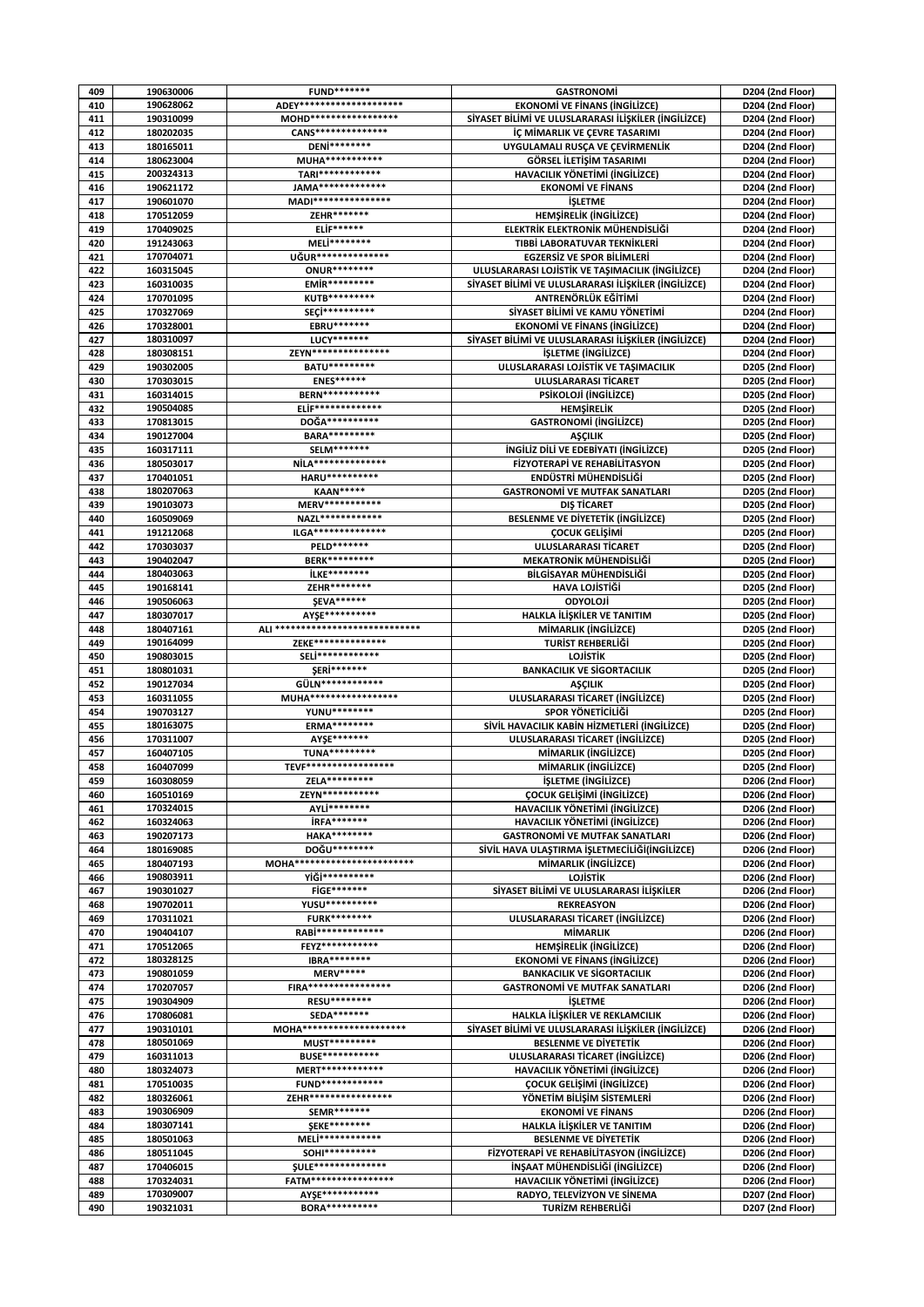| BÜŞR******<br>492<br>MİMARLIK (İNGİLİZCE)<br>160407027<br>D207 (2nd Floor)<br>MUHA*******************<br>SİYASET BİLİMİ VE ULUSLARARASI İLİŞKİLER (İNGİLİZCE)<br>493<br>160310063<br>D207 (2nd Floor)<br>170322009<br>AYCA*************<br>TÜRK DİLİ VE EDEBİYATI<br>494<br>D207 (2nd Floor)<br><b>İSMA********</b><br>495<br>180169113<br>SİVİL HAVA ULAŞTIRMA İŞLETMECİLİĞİ(İNGİLİZCE)<br>D207 (2nd Floor)<br>YİĞİ***********<br>496<br>180802123<br><b>GASTRONOMI</b><br>D207 (2nd Floor)<br>180326049<br>RABİ********<br>497<br>YÖNETIM BİLİSİM SİSTEMLERİ<br>D207 (2nd Floor)<br><b>ECE *****</b><br>MÜTERCİM TERCÜMANLIK (İNGİLİZCE)<br>498<br>190815055<br>D207 (2nd Floor)<br>499<br>180207149<br><b>FIRA********</b><br><b>GASTRONOMİ VE MUTFAK SANATLARI</b><br>D207 (2nd Floor)<br>190123095<br>SELC********<br>SİVİL HAVA ULAŞTIRMA İŞLETMECİLİĞİ<br>500<br>D207 (2nd Floor)<br>MÜNE*****************<br>180312035<br>SOSYOLOJİ<br>501<br>D207 (2nd Floor)<br>UMUT*************<br>ELEKTRİK ELEKTRONİK MÜHENDİSLİĞİ<br>502<br>160409085<br>D207 (2nd Floor)<br>MELİ************<br>503<br>160407055<br>MİMARLIK (İNGİLİZCE)<br>D207 (2nd Floor)<br><b>FATM******</b><br>504<br>170503039<br>FİZYOTERAPİ VE REHABİLİTASYON<br>D207 (2nd Floor)<br>MUHA***************<br>505<br>ULUSLARARASI İŞLETMECİLİK VE TİCARET<br>D207 (2nd Floor)<br>180325017<br>OSMA*******************<br>506<br>LOJİSTİK<br>D207 (2nd Floor)<br>190803017<br>KAAN*************<br>UÇUŞ HAREKAT YÖNETİCİLİĞİ<br>507<br>190166095<br>D207 (2nd Floor)<br><b>ŞEYM***********</b><br>508<br>170803061<br><b>LOJISTIK</b><br>D207 (2nd Floor)<br><b>OSMA*******</b><br>ODYOLOJİ<br>509<br>190506051<br>D207 (2nd Floor)<br>ABDU**********<br>190123002<br>SİVİL HAVA ULAŞTIRMA İŞLETMECİLİĞİ<br>510<br>D207 (2nd Floor)<br>MUST***************<br>511<br>170324061<br>HAVACILIK YÖNETİMİ (İNGİLİZCE)<br>D207 (2nd Floor)<br>YİĞİ***********<br>512<br>180704141<br><b>EGZERSIZ VE SPOR BILIMLERI</b><br>D207 (2nd Floor)<br>170401067<br>MELİ*********<br>ENDÜSTRİ MÜHENDİSLİĞİ<br>513<br>D207 (2nd Floor)<br>DENi*******<br>514<br>170308009<br><i><b>İŞLETME (İNGİLİZCE)</b></i><br>D207 (2nd Floor)<br>SEZE***********<br><b>EGZERSİZ VE SPOR BİLİMLERİ</b><br>515<br>180704123<br>D207 (2nd Floor)<br><b>FURK********</b><br>516<br>190304901<br><b>İŞLETME</b><br>D207 (2nd Floor)<br>HASA*****************<br>SİYASET BİLİMİ VE ULUSLARARASI İLİŞKİLER (İNGİLİZCE)<br>517<br>160310045<br>D207 (2nd Floor)<br>518<br><b>RAUF******</b><br>190205911<br>SİNEMA VE TELEVİZYON<br>D207 (2nd Floor)<br>ABDU*********************<br>519<br>190318001<br>YENİ MEDYA<br>D208 (2nd Floor)<br>170304023<br>520<br>ESME*********<br><b>İSLETME</b><br>D208 (2nd Floor)<br>YUNU**************<br>521<br>170404035<br><b>MİMARLIK</b><br>D208 (2nd Floor)<br>ÖMER***************<br>522<br>170704045<br><b>EGZERSIZ VE SPOR BILIMLERI</b><br>D208 (2nd Floor)<br>AYLİ******<br>523<br>160317005<br><b>INGILIZ DILI VE EDEBIYATI (INGILIZCE)</b><br>D208 (2nd Floor)<br>YUSU*********<br>524<br>190801909<br><b>BANKACILIK VE SIGORTACILIK</b><br>D208 (2nd Floor)<br>SEYH********<br>525<br>180801023<br><b>BANKACILIK VE SİGORTACILIK</b><br>D208 (2nd Floor)<br>AHME*******************<br>SİYASET BİLİMİ VE ULUSLARARASI İLİŞKİLER<br>526<br>170301005<br>D208 (2nd Floor)<br>190318089<br>ÖZCA*********<br>527<br>YENİ MEDYA<br>D208 (2nd Floor)<br><b>EMRE******</b><br>528<br>180813025<br><b>GASTRONOMI (INGILIZCE)</b><br>D208 (2nd Floor)<br>EZGİ******<br>SİYASET BİLİMİ VE ULUSLARARASI İLİŞKİLER (İNGİLİZCE)<br>529<br>160310037<br>D208 (2nd Floor)<br>190202193<br><b>ÇAĞL*******</b><br>530<br>İÇ MİMARLIK VE ÇEVRE TASARIMI<br>D208 (2nd Floor)<br>531<br><b>KAGA********</b><br>ULUSLARARASI İŞLETMECİLİK VE TİCARET<br>170325035<br>D208 (2nd Floor)<br><b>BÜNY***********</b><br>532<br>180305215<br><b>PSİKOLOJİ</b><br>D208 (2nd Floor)<br>MURA******************<br>170801039<br>533<br><b>BANKACILIK VE SİGORTACILIK</b><br>D208 (2nd Floor)<br>BATU************<br>534<br>190203001<br>İLETİŞİM TASARIMI<br>D208 (2nd Floor)<br>0ĞUL**********<br>535<br>ULUSLARARASI LOJİSTİK VE TAŞIMACILIK (İNGİLİZCE)<br>160315037<br>D208 (2nd Floor)<br><b>TUNÇ******</b><br>190127139<br>536<br><b>ASCILIK</b><br>D208 (2nd Floor)<br>DİLA********<br>537<br>160311025<br>ULUSLARARASI TİCARET (İNGİLİZCE)<br>D208 (2nd Floor)<br><b>ELİF*********</b><br>538<br>190501225<br><b>BESLENME VE DIYETETIK</b><br>D208 (2nd Floor)<br><b>MURA********</b><br>539<br>170325055<br>ULUSLARARASI İŞLETMECİLİK VE TİCARET<br>D208 (2nd Floor)<br>KADİ********<br>170301051<br>SİYASET BİLİMİ VE ULUSLARARASI İLİŞKİLER<br>540<br>D208 (2nd Floor)<br>190502079<br>SEVD************<br>ÇOCUK GELİŞİMİ<br>D208 (2nd Floor)<br>541<br><b>BUSE****************</b><br>ÇOCUK GELİŞİMİ (İNGİLİZCE)<br>542<br>160510017<br>D208 (2nd Floor)<br>160509019<br><b>CERE********</b><br><b>BESLENME VE DIYETETIK (INGILIZCE)</b><br>D208 (2nd Floor)<br>543<br>EMIR********************<br>HALKLA İLİŞKİLER VE TANITIM<br>544<br>190104031<br>D208 (2nd Floor)<br><b>UMUT******</b><br>HAVACILIK YÖNETİMİ (İNGİLİZCE)<br>545<br>160324113<br>D208 (2nd Floor)<br><b>ECE ****</b><br>190302903<br>ULUSLARARASI LOJİSTİK VE TAŞIMACILIK<br>D208 (2nd Floor)<br>546<br>MEHM***************<br>190151249<br>SİVİL HAVACILIK KABİN HİZMETLERİ<br>547<br>D208 (2nd Floor)<br>ABDU***************<br>170304001<br>D208 (2nd Floor)<br>548<br><b>İSLETME</b><br>REJE*****************<br>180403145<br>549<br>BİLGİSAYAR MÜHENDİSLİĞİ<br>D208 (2nd Floor)<br><b>SEVV*********</b><br>ENDÜSTRİ MÜHENDİSLİĞİ<br>D208 (2nd Floor)<br>550<br>180401047<br>METE********<br>ULUSLARARASI İŞLETMECİLİK VE TİCARET<br>551<br>170325043<br>D208 (2nd Floor)<br><b>ELİF**********</b><br>ULUSLARARASI LOJİSTİK VE TASIMACILIK<br>D208 (2nd Floor)<br>552<br>180302009<br>UMUT**********<br>180802121<br><b>GASTRONOMI</b><br>D208 (2nd Floor)<br>553<br>ZÜBE*********<br>TIBBİ GÖRÜNTÜLEME TEKNİKLERİ<br>554<br>191230140<br>D208 (2nd Floor)<br>MEHM*****************<br>555<br>190202231<br>İÇ MİMARLIK VE ÇEVRE TASARIMI<br>D208 (2nd Floor)<br>CANS******<br>191233036<br><b>FİZYOTERAPİ</b><br>556<br>D208 (2nd Floor)<br><b>EMRE*********</b><br>557<br>190811059<br><b>HAVACILIK YÖNETİMİ</b><br>D208 (2nd Floor)<br>YARE******<br>ENDÜSTRİ MÜHENDİSLİĞİ<br>558<br>190401063<br>D208 (2nd Floor)<br><b>FIRA************</b><br>190314183<br>PSİKOLOJİ (İNGİLİZCE)<br>559<br>D208 (2nd Floor)<br><b>BUSE*************</b><br>UYGULAMALI İNGİLİZCE VE ÇEVİRMENLİK<br>560<br>180124019<br>D208 (2nd Floor)<br><b>OZAN***********</b><br>UYGULAMALI RUSÇA VE ÇEVİRMENLİK<br>561<br>180165067<br>D208 (2nd Floor)<br>GURB********<br>180806063<br>HALKLA İLİŞKİLER VE REKLAMCILIK<br>562<br>D208 (2nd Floor)<br>UMUT***************<br>SOSYAL HİZMET (İNGİLİZCE)<br>160513079<br>D208 (2nd Floor)<br>563<br>MÜCA****************<br>SİVİL HAVA ULAŞTIRMA İŞLETMECİLİĞİ<br>564<br>190123079<br>D208 (2nd Floor)<br><b>TAYF**********</b><br>ULUSLARARASI LOJİSTİK VE TAŞIMACILIK (İNGİLİZCE)<br>D208 (2nd Floor)<br>565<br>160315055<br>190314199<br><b>NEVR**********</b><br>PSİKOLOJİ (İNGİLİZCE)<br>566<br>D208 (2nd Floor)<br>GÜRK***************<br>567<br>180309043<br>RADYO, TELEVIZYON VE SİNEMA<br>D208 (2nd Floor)<br>GÜLS*********<br>HALKLA İLİŞKİLER VE TANITIM<br>568<br>180307059<br>D208 (2nd Floor)<br>GÖKH*********<br>190811145<br><b>HAVACILIK YÖNETİMİ</b><br>D208 (2nd Floor)<br>569<br>YUNU*************<br>İŞ SAĞLIĞI VE GÜVENLİĞİ<br>190149059<br>D208 (2nd Floor)<br>570<br>AHME***************<br>571<br>180804035<br>ULUSLARARASI TİCARET<br>D208 (2nd Floor) | 491 | 180501041 | EROL********** | <b>BESLENME VE DIYETETIK</b> | D207 (2nd Floor) |
|------------------------------------------------------------------------------------------------------------------------------------------------------------------------------------------------------------------------------------------------------------------------------------------------------------------------------------------------------------------------------------------------------------------------------------------------------------------------------------------------------------------------------------------------------------------------------------------------------------------------------------------------------------------------------------------------------------------------------------------------------------------------------------------------------------------------------------------------------------------------------------------------------------------------------------------------------------------------------------------------------------------------------------------------------------------------------------------------------------------------------------------------------------------------------------------------------------------------------------------------------------------------------------------------------------------------------------------------------------------------------------------------------------------------------------------------------------------------------------------------------------------------------------------------------------------------------------------------------------------------------------------------------------------------------------------------------------------------------------------------------------------------------------------------------------------------------------------------------------------------------------------------------------------------------------------------------------------------------------------------------------------------------------------------------------------------------------------------------------------------------------------------------------------------------------------------------------------------------------------------------------------------------------------------------------------------------------------------------------------------------------------------------------------------------------------------------------------------------------------------------------------------------------------------------------------------------------------------------------------------------------------------------------------------------------------------------------------------------------------------------------------------------------------------------------------------------------------------------------------------------------------------------------------------------------------------------------------------------------------------------------------------------------------------------------------------------------------------------------------------------------------------------------------------------------------------------------------------------------------------------------------------------------------------------------------------------------------------------------------------------------------------------------------------------------------------------------------------------------------------------------------------------------------------------------------------------------------------------------------------------------------------------------------------------------------------------------------------------------------------------------------------------------------------------------------------------------------------------------------------------------------------------------------------------------------------------------------------------------------------------------------------------------------------------------------------------------------------------------------------------------------------------------------------------------------------------------------------------------------------------------------------------------------------------------------------------------------------------------------------------------------------------------------------------------------------------------------------------------------------------------------------------------------------------------------------------------------------------------------------------------------------------------------------------------------------------------------------------------------------------------------------------------------------------------------------------------------------------------------------------------------------------------------------------------------------------------------------------------------------------------------------------------------------------------------------------------------------------------------------------------------------------------------------------------------------------------------------------------------------------------------------------------------------------------------------------------------------------------------------------------------------------------------------------------------------------------------------------------------------------------------------------------------------------------------------------------------------------------------------------------------------------------------------------------------------------------------------------------------------------------------------------------------------------------------------------------------------------------------------------------------------------------------------------------------------------------------------------------------------------------------------------------------------------------------------------------------------------------------------------------------------------------------------------------------------------------------------------------------------------------------------------------------------------------------------------------------------------------------------------------------------------------------------------------------------------------------------------------------------------------------------------------------------------------------------------------------------------------------------------------------------------------------------------------------------------------------------------------------------------------------------------------------------------------------------------------------------------------------------------------------------------------------------------------------------------------------------------------------------------------------------------------------------------------------------------------------------------------------------------------------------------------------------------------------------------------------------------------------------------------------------------------------------------------------------------------------------------------------------------------------------------------------------------------------------------------------------------------------------------------------------------------------------------------------------------------------------------------------------------------------------------------------------------------------------------------------------------------------------|-----|-----------|----------------|------------------------------|------------------|
|                                                                                                                                                                                                                                                                                                                                                                                                                                                                                                                                                                                                                                                                                                                                                                                                                                                                                                                                                                                                                                                                                                                                                                                                                                                                                                                                                                                                                                                                                                                                                                                                                                                                                                                                                                                                                                                                                                                                                                                                                                                                                                                                                                                                                                                                                                                                                                                                                                                                                                                                                                                                                                                                                                                                                                                                                                                                                                                                                                                                                                                                                                                                                                                                                                                                                                                                                                                                                                                                                                                                                                                                                                                                                                                                                                                                                                                                                                                                                                                                                                                                                                                                                                                                                                                                                                                                                                                                                                                                                                                                                                                                                                                                                                                                                                                                                                                                                                                                                                                                                                                                                                                                                                                                                                                                                                                                                                                                                                                                                                                                                                                                                                                                                                                                                                                                                                                                                                                                                                                                                                                                                                                                                                                                                                                                                                                                                                                                                                                                                                                                                                                                                                                                                                                                                                                                                                                                                                                                                                                                                                                                                                                                                                                                                                                                                                                                                                                                                                                                                                                                                                                                                                                                                                                                                |     |           |                |                              |                  |
|                                                                                                                                                                                                                                                                                                                                                                                                                                                                                                                                                                                                                                                                                                                                                                                                                                                                                                                                                                                                                                                                                                                                                                                                                                                                                                                                                                                                                                                                                                                                                                                                                                                                                                                                                                                                                                                                                                                                                                                                                                                                                                                                                                                                                                                                                                                                                                                                                                                                                                                                                                                                                                                                                                                                                                                                                                                                                                                                                                                                                                                                                                                                                                                                                                                                                                                                                                                                                                                                                                                                                                                                                                                                                                                                                                                                                                                                                                                                                                                                                                                                                                                                                                                                                                                                                                                                                                                                                                                                                                                                                                                                                                                                                                                                                                                                                                                                                                                                                                                                                                                                                                                                                                                                                                                                                                                                                                                                                                                                                                                                                                                                                                                                                                                                                                                                                                                                                                                                                                                                                                                                                                                                                                                                                                                                                                                                                                                                                                                                                                                                                                                                                                                                                                                                                                                                                                                                                                                                                                                                                                                                                                                                                                                                                                                                                                                                                                                                                                                                                                                                                                                                                                                                                                                                                |     |           |                |                              |                  |
|                                                                                                                                                                                                                                                                                                                                                                                                                                                                                                                                                                                                                                                                                                                                                                                                                                                                                                                                                                                                                                                                                                                                                                                                                                                                                                                                                                                                                                                                                                                                                                                                                                                                                                                                                                                                                                                                                                                                                                                                                                                                                                                                                                                                                                                                                                                                                                                                                                                                                                                                                                                                                                                                                                                                                                                                                                                                                                                                                                                                                                                                                                                                                                                                                                                                                                                                                                                                                                                                                                                                                                                                                                                                                                                                                                                                                                                                                                                                                                                                                                                                                                                                                                                                                                                                                                                                                                                                                                                                                                                                                                                                                                                                                                                                                                                                                                                                                                                                                                                                                                                                                                                                                                                                                                                                                                                                                                                                                                                                                                                                                                                                                                                                                                                                                                                                                                                                                                                                                                                                                                                                                                                                                                                                                                                                                                                                                                                                                                                                                                                                                                                                                                                                                                                                                                                                                                                                                                                                                                                                                                                                                                                                                                                                                                                                                                                                                                                                                                                                                                                                                                                                                                                                                                                                                |     |           |                |                              |                  |
|                                                                                                                                                                                                                                                                                                                                                                                                                                                                                                                                                                                                                                                                                                                                                                                                                                                                                                                                                                                                                                                                                                                                                                                                                                                                                                                                                                                                                                                                                                                                                                                                                                                                                                                                                                                                                                                                                                                                                                                                                                                                                                                                                                                                                                                                                                                                                                                                                                                                                                                                                                                                                                                                                                                                                                                                                                                                                                                                                                                                                                                                                                                                                                                                                                                                                                                                                                                                                                                                                                                                                                                                                                                                                                                                                                                                                                                                                                                                                                                                                                                                                                                                                                                                                                                                                                                                                                                                                                                                                                                                                                                                                                                                                                                                                                                                                                                                                                                                                                                                                                                                                                                                                                                                                                                                                                                                                                                                                                                                                                                                                                                                                                                                                                                                                                                                                                                                                                                                                                                                                                                                                                                                                                                                                                                                                                                                                                                                                                                                                                                                                                                                                                                                                                                                                                                                                                                                                                                                                                                                                                                                                                                                                                                                                                                                                                                                                                                                                                                                                                                                                                                                                                                                                                                                                |     |           |                |                              |                  |
|                                                                                                                                                                                                                                                                                                                                                                                                                                                                                                                                                                                                                                                                                                                                                                                                                                                                                                                                                                                                                                                                                                                                                                                                                                                                                                                                                                                                                                                                                                                                                                                                                                                                                                                                                                                                                                                                                                                                                                                                                                                                                                                                                                                                                                                                                                                                                                                                                                                                                                                                                                                                                                                                                                                                                                                                                                                                                                                                                                                                                                                                                                                                                                                                                                                                                                                                                                                                                                                                                                                                                                                                                                                                                                                                                                                                                                                                                                                                                                                                                                                                                                                                                                                                                                                                                                                                                                                                                                                                                                                                                                                                                                                                                                                                                                                                                                                                                                                                                                                                                                                                                                                                                                                                                                                                                                                                                                                                                                                                                                                                                                                                                                                                                                                                                                                                                                                                                                                                                                                                                                                                                                                                                                                                                                                                                                                                                                                                                                                                                                                                                                                                                                                                                                                                                                                                                                                                                                                                                                                                                                                                                                                                                                                                                                                                                                                                                                                                                                                                                                                                                                                                                                                                                                                                                |     |           |                |                              |                  |
|                                                                                                                                                                                                                                                                                                                                                                                                                                                                                                                                                                                                                                                                                                                                                                                                                                                                                                                                                                                                                                                                                                                                                                                                                                                                                                                                                                                                                                                                                                                                                                                                                                                                                                                                                                                                                                                                                                                                                                                                                                                                                                                                                                                                                                                                                                                                                                                                                                                                                                                                                                                                                                                                                                                                                                                                                                                                                                                                                                                                                                                                                                                                                                                                                                                                                                                                                                                                                                                                                                                                                                                                                                                                                                                                                                                                                                                                                                                                                                                                                                                                                                                                                                                                                                                                                                                                                                                                                                                                                                                                                                                                                                                                                                                                                                                                                                                                                                                                                                                                                                                                                                                                                                                                                                                                                                                                                                                                                                                                                                                                                                                                                                                                                                                                                                                                                                                                                                                                                                                                                                                                                                                                                                                                                                                                                                                                                                                                                                                                                                                                                                                                                                                                                                                                                                                                                                                                                                                                                                                                                                                                                                                                                                                                                                                                                                                                                                                                                                                                                                                                                                                                                                                                                                                                                |     |           |                |                              |                  |
|                                                                                                                                                                                                                                                                                                                                                                                                                                                                                                                                                                                                                                                                                                                                                                                                                                                                                                                                                                                                                                                                                                                                                                                                                                                                                                                                                                                                                                                                                                                                                                                                                                                                                                                                                                                                                                                                                                                                                                                                                                                                                                                                                                                                                                                                                                                                                                                                                                                                                                                                                                                                                                                                                                                                                                                                                                                                                                                                                                                                                                                                                                                                                                                                                                                                                                                                                                                                                                                                                                                                                                                                                                                                                                                                                                                                                                                                                                                                                                                                                                                                                                                                                                                                                                                                                                                                                                                                                                                                                                                                                                                                                                                                                                                                                                                                                                                                                                                                                                                                                                                                                                                                                                                                                                                                                                                                                                                                                                                                                                                                                                                                                                                                                                                                                                                                                                                                                                                                                                                                                                                                                                                                                                                                                                                                                                                                                                                                                                                                                                                                                                                                                                                                                                                                                                                                                                                                                                                                                                                                                                                                                                                                                                                                                                                                                                                                                                                                                                                                                                                                                                                                                                                                                                                                                |     |           |                |                              |                  |
|                                                                                                                                                                                                                                                                                                                                                                                                                                                                                                                                                                                                                                                                                                                                                                                                                                                                                                                                                                                                                                                                                                                                                                                                                                                                                                                                                                                                                                                                                                                                                                                                                                                                                                                                                                                                                                                                                                                                                                                                                                                                                                                                                                                                                                                                                                                                                                                                                                                                                                                                                                                                                                                                                                                                                                                                                                                                                                                                                                                                                                                                                                                                                                                                                                                                                                                                                                                                                                                                                                                                                                                                                                                                                                                                                                                                                                                                                                                                                                                                                                                                                                                                                                                                                                                                                                                                                                                                                                                                                                                                                                                                                                                                                                                                                                                                                                                                                                                                                                                                                                                                                                                                                                                                                                                                                                                                                                                                                                                                                                                                                                                                                                                                                                                                                                                                                                                                                                                                                                                                                                                                                                                                                                                                                                                                                                                                                                                                                                                                                                                                                                                                                                                                                                                                                                                                                                                                                                                                                                                                                                                                                                                                                                                                                                                                                                                                                                                                                                                                                                                                                                                                                                                                                                                                                |     |           |                |                              |                  |
|                                                                                                                                                                                                                                                                                                                                                                                                                                                                                                                                                                                                                                                                                                                                                                                                                                                                                                                                                                                                                                                                                                                                                                                                                                                                                                                                                                                                                                                                                                                                                                                                                                                                                                                                                                                                                                                                                                                                                                                                                                                                                                                                                                                                                                                                                                                                                                                                                                                                                                                                                                                                                                                                                                                                                                                                                                                                                                                                                                                                                                                                                                                                                                                                                                                                                                                                                                                                                                                                                                                                                                                                                                                                                                                                                                                                                                                                                                                                                                                                                                                                                                                                                                                                                                                                                                                                                                                                                                                                                                                                                                                                                                                                                                                                                                                                                                                                                                                                                                                                                                                                                                                                                                                                                                                                                                                                                                                                                                                                                                                                                                                                                                                                                                                                                                                                                                                                                                                                                                                                                                                                                                                                                                                                                                                                                                                                                                                                                                                                                                                                                                                                                                                                                                                                                                                                                                                                                                                                                                                                                                                                                                                                                                                                                                                                                                                                                                                                                                                                                                                                                                                                                                                                                                                                                |     |           |                |                              |                  |
|                                                                                                                                                                                                                                                                                                                                                                                                                                                                                                                                                                                                                                                                                                                                                                                                                                                                                                                                                                                                                                                                                                                                                                                                                                                                                                                                                                                                                                                                                                                                                                                                                                                                                                                                                                                                                                                                                                                                                                                                                                                                                                                                                                                                                                                                                                                                                                                                                                                                                                                                                                                                                                                                                                                                                                                                                                                                                                                                                                                                                                                                                                                                                                                                                                                                                                                                                                                                                                                                                                                                                                                                                                                                                                                                                                                                                                                                                                                                                                                                                                                                                                                                                                                                                                                                                                                                                                                                                                                                                                                                                                                                                                                                                                                                                                                                                                                                                                                                                                                                                                                                                                                                                                                                                                                                                                                                                                                                                                                                                                                                                                                                                                                                                                                                                                                                                                                                                                                                                                                                                                                                                                                                                                                                                                                                                                                                                                                                                                                                                                                                                                                                                                                                                                                                                                                                                                                                                                                                                                                                                                                                                                                                                                                                                                                                                                                                                                                                                                                                                                                                                                                                                                                                                                                                                |     |           |                |                              |                  |
|                                                                                                                                                                                                                                                                                                                                                                                                                                                                                                                                                                                                                                                                                                                                                                                                                                                                                                                                                                                                                                                                                                                                                                                                                                                                                                                                                                                                                                                                                                                                                                                                                                                                                                                                                                                                                                                                                                                                                                                                                                                                                                                                                                                                                                                                                                                                                                                                                                                                                                                                                                                                                                                                                                                                                                                                                                                                                                                                                                                                                                                                                                                                                                                                                                                                                                                                                                                                                                                                                                                                                                                                                                                                                                                                                                                                                                                                                                                                                                                                                                                                                                                                                                                                                                                                                                                                                                                                                                                                                                                                                                                                                                                                                                                                                                                                                                                                                                                                                                                                                                                                                                                                                                                                                                                                                                                                                                                                                                                                                                                                                                                                                                                                                                                                                                                                                                                                                                                                                                                                                                                                                                                                                                                                                                                                                                                                                                                                                                                                                                                                                                                                                                                                                                                                                                                                                                                                                                                                                                                                                                                                                                                                                                                                                                                                                                                                                                                                                                                                                                                                                                                                                                                                                                                                                |     |           |                |                              |                  |
|                                                                                                                                                                                                                                                                                                                                                                                                                                                                                                                                                                                                                                                                                                                                                                                                                                                                                                                                                                                                                                                                                                                                                                                                                                                                                                                                                                                                                                                                                                                                                                                                                                                                                                                                                                                                                                                                                                                                                                                                                                                                                                                                                                                                                                                                                                                                                                                                                                                                                                                                                                                                                                                                                                                                                                                                                                                                                                                                                                                                                                                                                                                                                                                                                                                                                                                                                                                                                                                                                                                                                                                                                                                                                                                                                                                                                                                                                                                                                                                                                                                                                                                                                                                                                                                                                                                                                                                                                                                                                                                                                                                                                                                                                                                                                                                                                                                                                                                                                                                                                                                                                                                                                                                                                                                                                                                                                                                                                                                                                                                                                                                                                                                                                                                                                                                                                                                                                                                                                                                                                                                                                                                                                                                                                                                                                                                                                                                                                                                                                                                                                                                                                                                                                                                                                                                                                                                                                                                                                                                                                                                                                                                                                                                                                                                                                                                                                                                                                                                                                                                                                                                                                                                                                                                                                |     |           |                |                              |                  |
|                                                                                                                                                                                                                                                                                                                                                                                                                                                                                                                                                                                                                                                                                                                                                                                                                                                                                                                                                                                                                                                                                                                                                                                                                                                                                                                                                                                                                                                                                                                                                                                                                                                                                                                                                                                                                                                                                                                                                                                                                                                                                                                                                                                                                                                                                                                                                                                                                                                                                                                                                                                                                                                                                                                                                                                                                                                                                                                                                                                                                                                                                                                                                                                                                                                                                                                                                                                                                                                                                                                                                                                                                                                                                                                                                                                                                                                                                                                                                                                                                                                                                                                                                                                                                                                                                                                                                                                                                                                                                                                                                                                                                                                                                                                                                                                                                                                                                                                                                                                                                                                                                                                                                                                                                                                                                                                                                                                                                                                                                                                                                                                                                                                                                                                                                                                                                                                                                                                                                                                                                                                                                                                                                                                                                                                                                                                                                                                                                                                                                                                                                                                                                                                                                                                                                                                                                                                                                                                                                                                                                                                                                                                                                                                                                                                                                                                                                                                                                                                                                                                                                                                                                                                                                                                                                |     |           |                |                              |                  |
|                                                                                                                                                                                                                                                                                                                                                                                                                                                                                                                                                                                                                                                                                                                                                                                                                                                                                                                                                                                                                                                                                                                                                                                                                                                                                                                                                                                                                                                                                                                                                                                                                                                                                                                                                                                                                                                                                                                                                                                                                                                                                                                                                                                                                                                                                                                                                                                                                                                                                                                                                                                                                                                                                                                                                                                                                                                                                                                                                                                                                                                                                                                                                                                                                                                                                                                                                                                                                                                                                                                                                                                                                                                                                                                                                                                                                                                                                                                                                                                                                                                                                                                                                                                                                                                                                                                                                                                                                                                                                                                                                                                                                                                                                                                                                                                                                                                                                                                                                                                                                                                                                                                                                                                                                                                                                                                                                                                                                                                                                                                                                                                                                                                                                                                                                                                                                                                                                                                                                                                                                                                                                                                                                                                                                                                                                                                                                                                                                                                                                                                                                                                                                                                                                                                                                                                                                                                                                                                                                                                                                                                                                                                                                                                                                                                                                                                                                                                                                                                                                                                                                                                                                                                                                                                                                |     |           |                |                              |                  |
|                                                                                                                                                                                                                                                                                                                                                                                                                                                                                                                                                                                                                                                                                                                                                                                                                                                                                                                                                                                                                                                                                                                                                                                                                                                                                                                                                                                                                                                                                                                                                                                                                                                                                                                                                                                                                                                                                                                                                                                                                                                                                                                                                                                                                                                                                                                                                                                                                                                                                                                                                                                                                                                                                                                                                                                                                                                                                                                                                                                                                                                                                                                                                                                                                                                                                                                                                                                                                                                                                                                                                                                                                                                                                                                                                                                                                                                                                                                                                                                                                                                                                                                                                                                                                                                                                                                                                                                                                                                                                                                                                                                                                                                                                                                                                                                                                                                                                                                                                                                                                                                                                                                                                                                                                                                                                                                                                                                                                                                                                                                                                                                                                                                                                                                                                                                                                                                                                                                                                                                                                                                                                                                                                                                                                                                                                                                                                                                                                                                                                                                                                                                                                                                                                                                                                                                                                                                                                                                                                                                                                                                                                                                                                                                                                                                                                                                                                                                                                                                                                                                                                                                                                                                                                                                                                |     |           |                |                              |                  |
|                                                                                                                                                                                                                                                                                                                                                                                                                                                                                                                                                                                                                                                                                                                                                                                                                                                                                                                                                                                                                                                                                                                                                                                                                                                                                                                                                                                                                                                                                                                                                                                                                                                                                                                                                                                                                                                                                                                                                                                                                                                                                                                                                                                                                                                                                                                                                                                                                                                                                                                                                                                                                                                                                                                                                                                                                                                                                                                                                                                                                                                                                                                                                                                                                                                                                                                                                                                                                                                                                                                                                                                                                                                                                                                                                                                                                                                                                                                                                                                                                                                                                                                                                                                                                                                                                                                                                                                                                                                                                                                                                                                                                                                                                                                                                                                                                                                                                                                                                                                                                                                                                                                                                                                                                                                                                                                                                                                                                                                                                                                                                                                                                                                                                                                                                                                                                                                                                                                                                                                                                                                                                                                                                                                                                                                                                                                                                                                                                                                                                                                                                                                                                                                                                                                                                                                                                                                                                                                                                                                                                                                                                                                                                                                                                                                                                                                                                                                                                                                                                                                                                                                                                                                                                                                                                |     |           |                |                              |                  |
|                                                                                                                                                                                                                                                                                                                                                                                                                                                                                                                                                                                                                                                                                                                                                                                                                                                                                                                                                                                                                                                                                                                                                                                                                                                                                                                                                                                                                                                                                                                                                                                                                                                                                                                                                                                                                                                                                                                                                                                                                                                                                                                                                                                                                                                                                                                                                                                                                                                                                                                                                                                                                                                                                                                                                                                                                                                                                                                                                                                                                                                                                                                                                                                                                                                                                                                                                                                                                                                                                                                                                                                                                                                                                                                                                                                                                                                                                                                                                                                                                                                                                                                                                                                                                                                                                                                                                                                                                                                                                                                                                                                                                                                                                                                                                                                                                                                                                                                                                                                                                                                                                                                                                                                                                                                                                                                                                                                                                                                                                                                                                                                                                                                                                                                                                                                                                                                                                                                                                                                                                                                                                                                                                                                                                                                                                                                                                                                                                                                                                                                                                                                                                                                                                                                                                                                                                                                                                                                                                                                                                                                                                                                                                                                                                                                                                                                                                                                                                                                                                                                                                                                                                                                                                                                                                |     |           |                |                              |                  |
|                                                                                                                                                                                                                                                                                                                                                                                                                                                                                                                                                                                                                                                                                                                                                                                                                                                                                                                                                                                                                                                                                                                                                                                                                                                                                                                                                                                                                                                                                                                                                                                                                                                                                                                                                                                                                                                                                                                                                                                                                                                                                                                                                                                                                                                                                                                                                                                                                                                                                                                                                                                                                                                                                                                                                                                                                                                                                                                                                                                                                                                                                                                                                                                                                                                                                                                                                                                                                                                                                                                                                                                                                                                                                                                                                                                                                                                                                                                                                                                                                                                                                                                                                                                                                                                                                                                                                                                                                                                                                                                                                                                                                                                                                                                                                                                                                                                                                                                                                                                                                                                                                                                                                                                                                                                                                                                                                                                                                                                                                                                                                                                                                                                                                                                                                                                                                                                                                                                                                                                                                                                                                                                                                                                                                                                                                                                                                                                                                                                                                                                                                                                                                                                                                                                                                                                                                                                                                                                                                                                                                                                                                                                                                                                                                                                                                                                                                                                                                                                                                                                                                                                                                                                                                                                                                |     |           |                |                              |                  |
|                                                                                                                                                                                                                                                                                                                                                                                                                                                                                                                                                                                                                                                                                                                                                                                                                                                                                                                                                                                                                                                                                                                                                                                                                                                                                                                                                                                                                                                                                                                                                                                                                                                                                                                                                                                                                                                                                                                                                                                                                                                                                                                                                                                                                                                                                                                                                                                                                                                                                                                                                                                                                                                                                                                                                                                                                                                                                                                                                                                                                                                                                                                                                                                                                                                                                                                                                                                                                                                                                                                                                                                                                                                                                                                                                                                                                                                                                                                                                                                                                                                                                                                                                                                                                                                                                                                                                                                                                                                                                                                                                                                                                                                                                                                                                                                                                                                                                                                                                                                                                                                                                                                                                                                                                                                                                                                                                                                                                                                                                                                                                                                                                                                                                                                                                                                                                                                                                                                                                                                                                                                                                                                                                                                                                                                                                                                                                                                                                                                                                                                                                                                                                                                                                                                                                                                                                                                                                                                                                                                                                                                                                                                                                                                                                                                                                                                                                                                                                                                                                                                                                                                                                                                                                                                                                |     |           |                |                              |                  |
|                                                                                                                                                                                                                                                                                                                                                                                                                                                                                                                                                                                                                                                                                                                                                                                                                                                                                                                                                                                                                                                                                                                                                                                                                                                                                                                                                                                                                                                                                                                                                                                                                                                                                                                                                                                                                                                                                                                                                                                                                                                                                                                                                                                                                                                                                                                                                                                                                                                                                                                                                                                                                                                                                                                                                                                                                                                                                                                                                                                                                                                                                                                                                                                                                                                                                                                                                                                                                                                                                                                                                                                                                                                                                                                                                                                                                                                                                                                                                                                                                                                                                                                                                                                                                                                                                                                                                                                                                                                                                                                                                                                                                                                                                                                                                                                                                                                                                                                                                                                                                                                                                                                                                                                                                                                                                                                                                                                                                                                                                                                                                                                                                                                                                                                                                                                                                                                                                                                                                                                                                                                                                                                                                                                                                                                                                                                                                                                                                                                                                                                                                                                                                                                                                                                                                                                                                                                                                                                                                                                                                                                                                                                                                                                                                                                                                                                                                                                                                                                                                                                                                                                                                                                                                                                                                |     |           |                |                              |                  |
|                                                                                                                                                                                                                                                                                                                                                                                                                                                                                                                                                                                                                                                                                                                                                                                                                                                                                                                                                                                                                                                                                                                                                                                                                                                                                                                                                                                                                                                                                                                                                                                                                                                                                                                                                                                                                                                                                                                                                                                                                                                                                                                                                                                                                                                                                                                                                                                                                                                                                                                                                                                                                                                                                                                                                                                                                                                                                                                                                                                                                                                                                                                                                                                                                                                                                                                                                                                                                                                                                                                                                                                                                                                                                                                                                                                                                                                                                                                                                                                                                                                                                                                                                                                                                                                                                                                                                                                                                                                                                                                                                                                                                                                                                                                                                                                                                                                                                                                                                                                                                                                                                                                                                                                                                                                                                                                                                                                                                                                                                                                                                                                                                                                                                                                                                                                                                                                                                                                                                                                                                                                                                                                                                                                                                                                                                                                                                                                                                                                                                                                                                                                                                                                                                                                                                                                                                                                                                                                                                                                                                                                                                                                                                                                                                                                                                                                                                                                                                                                                                                                                                                                                                                                                                                                                                |     |           |                |                              |                  |
|                                                                                                                                                                                                                                                                                                                                                                                                                                                                                                                                                                                                                                                                                                                                                                                                                                                                                                                                                                                                                                                                                                                                                                                                                                                                                                                                                                                                                                                                                                                                                                                                                                                                                                                                                                                                                                                                                                                                                                                                                                                                                                                                                                                                                                                                                                                                                                                                                                                                                                                                                                                                                                                                                                                                                                                                                                                                                                                                                                                                                                                                                                                                                                                                                                                                                                                                                                                                                                                                                                                                                                                                                                                                                                                                                                                                                                                                                                                                                                                                                                                                                                                                                                                                                                                                                                                                                                                                                                                                                                                                                                                                                                                                                                                                                                                                                                                                                                                                                                                                                                                                                                                                                                                                                                                                                                                                                                                                                                                                                                                                                                                                                                                                                                                                                                                                                                                                                                                                                                                                                                                                                                                                                                                                                                                                                                                                                                                                                                                                                                                                                                                                                                                                                                                                                                                                                                                                                                                                                                                                                                                                                                                                                                                                                                                                                                                                                                                                                                                                                                                                                                                                                                                                                                                                                |     |           |                |                              |                  |
|                                                                                                                                                                                                                                                                                                                                                                                                                                                                                                                                                                                                                                                                                                                                                                                                                                                                                                                                                                                                                                                                                                                                                                                                                                                                                                                                                                                                                                                                                                                                                                                                                                                                                                                                                                                                                                                                                                                                                                                                                                                                                                                                                                                                                                                                                                                                                                                                                                                                                                                                                                                                                                                                                                                                                                                                                                                                                                                                                                                                                                                                                                                                                                                                                                                                                                                                                                                                                                                                                                                                                                                                                                                                                                                                                                                                                                                                                                                                                                                                                                                                                                                                                                                                                                                                                                                                                                                                                                                                                                                                                                                                                                                                                                                                                                                                                                                                                                                                                                                                                                                                                                                                                                                                                                                                                                                                                                                                                                                                                                                                                                                                                                                                                                                                                                                                                                                                                                                                                                                                                                                                                                                                                                                                                                                                                                                                                                                                                                                                                                                                                                                                                                                                                                                                                                                                                                                                                                                                                                                                                                                                                                                                                                                                                                                                                                                                                                                                                                                                                                                                                                                                                                                                                                                                                |     |           |                |                              |                  |
|                                                                                                                                                                                                                                                                                                                                                                                                                                                                                                                                                                                                                                                                                                                                                                                                                                                                                                                                                                                                                                                                                                                                                                                                                                                                                                                                                                                                                                                                                                                                                                                                                                                                                                                                                                                                                                                                                                                                                                                                                                                                                                                                                                                                                                                                                                                                                                                                                                                                                                                                                                                                                                                                                                                                                                                                                                                                                                                                                                                                                                                                                                                                                                                                                                                                                                                                                                                                                                                                                                                                                                                                                                                                                                                                                                                                                                                                                                                                                                                                                                                                                                                                                                                                                                                                                                                                                                                                                                                                                                                                                                                                                                                                                                                                                                                                                                                                                                                                                                                                                                                                                                                                                                                                                                                                                                                                                                                                                                                                                                                                                                                                                                                                                                                                                                                                                                                                                                                                                                                                                                                                                                                                                                                                                                                                                                                                                                                                                                                                                                                                                                                                                                                                                                                                                                                                                                                                                                                                                                                                                                                                                                                                                                                                                                                                                                                                                                                                                                                                                                                                                                                                                                                                                                                                                |     |           |                |                              |                  |
|                                                                                                                                                                                                                                                                                                                                                                                                                                                                                                                                                                                                                                                                                                                                                                                                                                                                                                                                                                                                                                                                                                                                                                                                                                                                                                                                                                                                                                                                                                                                                                                                                                                                                                                                                                                                                                                                                                                                                                                                                                                                                                                                                                                                                                                                                                                                                                                                                                                                                                                                                                                                                                                                                                                                                                                                                                                                                                                                                                                                                                                                                                                                                                                                                                                                                                                                                                                                                                                                                                                                                                                                                                                                                                                                                                                                                                                                                                                                                                                                                                                                                                                                                                                                                                                                                                                                                                                                                                                                                                                                                                                                                                                                                                                                                                                                                                                                                                                                                                                                                                                                                                                                                                                                                                                                                                                                                                                                                                                                                                                                                                                                                                                                                                                                                                                                                                                                                                                                                                                                                                                                                                                                                                                                                                                                                                                                                                                                                                                                                                                                                                                                                                                                                                                                                                                                                                                                                                                                                                                                                                                                                                                                                                                                                                                                                                                                                                                                                                                                                                                                                                                                                                                                                                                                                |     |           |                |                              |                  |
|                                                                                                                                                                                                                                                                                                                                                                                                                                                                                                                                                                                                                                                                                                                                                                                                                                                                                                                                                                                                                                                                                                                                                                                                                                                                                                                                                                                                                                                                                                                                                                                                                                                                                                                                                                                                                                                                                                                                                                                                                                                                                                                                                                                                                                                                                                                                                                                                                                                                                                                                                                                                                                                                                                                                                                                                                                                                                                                                                                                                                                                                                                                                                                                                                                                                                                                                                                                                                                                                                                                                                                                                                                                                                                                                                                                                                                                                                                                                                                                                                                                                                                                                                                                                                                                                                                                                                                                                                                                                                                                                                                                                                                                                                                                                                                                                                                                                                                                                                                                                                                                                                                                                                                                                                                                                                                                                                                                                                                                                                                                                                                                                                                                                                                                                                                                                                                                                                                                                                                                                                                                                                                                                                                                                                                                                                                                                                                                                                                                                                                                                                                                                                                                                                                                                                                                                                                                                                                                                                                                                                                                                                                                                                                                                                                                                                                                                                                                                                                                                                                                                                                                                                                                                                                                                                |     |           |                |                              |                  |
|                                                                                                                                                                                                                                                                                                                                                                                                                                                                                                                                                                                                                                                                                                                                                                                                                                                                                                                                                                                                                                                                                                                                                                                                                                                                                                                                                                                                                                                                                                                                                                                                                                                                                                                                                                                                                                                                                                                                                                                                                                                                                                                                                                                                                                                                                                                                                                                                                                                                                                                                                                                                                                                                                                                                                                                                                                                                                                                                                                                                                                                                                                                                                                                                                                                                                                                                                                                                                                                                                                                                                                                                                                                                                                                                                                                                                                                                                                                                                                                                                                                                                                                                                                                                                                                                                                                                                                                                                                                                                                                                                                                                                                                                                                                                                                                                                                                                                                                                                                                                                                                                                                                                                                                                                                                                                                                                                                                                                                                                                                                                                                                                                                                                                                                                                                                                                                                                                                                                                                                                                                                                                                                                                                                                                                                                                                                                                                                                                                                                                                                                                                                                                                                                                                                                                                                                                                                                                                                                                                                                                                                                                                                                                                                                                                                                                                                                                                                                                                                                                                                                                                                                                                                                                                                                                |     |           |                |                              |                  |
|                                                                                                                                                                                                                                                                                                                                                                                                                                                                                                                                                                                                                                                                                                                                                                                                                                                                                                                                                                                                                                                                                                                                                                                                                                                                                                                                                                                                                                                                                                                                                                                                                                                                                                                                                                                                                                                                                                                                                                                                                                                                                                                                                                                                                                                                                                                                                                                                                                                                                                                                                                                                                                                                                                                                                                                                                                                                                                                                                                                                                                                                                                                                                                                                                                                                                                                                                                                                                                                                                                                                                                                                                                                                                                                                                                                                                                                                                                                                                                                                                                                                                                                                                                                                                                                                                                                                                                                                                                                                                                                                                                                                                                                                                                                                                                                                                                                                                                                                                                                                                                                                                                                                                                                                                                                                                                                                                                                                                                                                                                                                                                                                                                                                                                                                                                                                                                                                                                                                                                                                                                                                                                                                                                                                                                                                                                                                                                                                                                                                                                                                                                                                                                                                                                                                                                                                                                                                                                                                                                                                                                                                                                                                                                                                                                                                                                                                                                                                                                                                                                                                                                                                                                                                                                                                                |     |           |                |                              |                  |
|                                                                                                                                                                                                                                                                                                                                                                                                                                                                                                                                                                                                                                                                                                                                                                                                                                                                                                                                                                                                                                                                                                                                                                                                                                                                                                                                                                                                                                                                                                                                                                                                                                                                                                                                                                                                                                                                                                                                                                                                                                                                                                                                                                                                                                                                                                                                                                                                                                                                                                                                                                                                                                                                                                                                                                                                                                                                                                                                                                                                                                                                                                                                                                                                                                                                                                                                                                                                                                                                                                                                                                                                                                                                                                                                                                                                                                                                                                                                                                                                                                                                                                                                                                                                                                                                                                                                                                                                                                                                                                                                                                                                                                                                                                                                                                                                                                                                                                                                                                                                                                                                                                                                                                                                                                                                                                                                                                                                                                                                                                                                                                                                                                                                                                                                                                                                                                                                                                                                                                                                                                                                                                                                                                                                                                                                                                                                                                                                                                                                                                                                                                                                                                                                                                                                                                                                                                                                                                                                                                                                                                                                                                                                                                                                                                                                                                                                                                                                                                                                                                                                                                                                                                                                                                                                                |     |           |                |                              |                  |
|                                                                                                                                                                                                                                                                                                                                                                                                                                                                                                                                                                                                                                                                                                                                                                                                                                                                                                                                                                                                                                                                                                                                                                                                                                                                                                                                                                                                                                                                                                                                                                                                                                                                                                                                                                                                                                                                                                                                                                                                                                                                                                                                                                                                                                                                                                                                                                                                                                                                                                                                                                                                                                                                                                                                                                                                                                                                                                                                                                                                                                                                                                                                                                                                                                                                                                                                                                                                                                                                                                                                                                                                                                                                                                                                                                                                                                                                                                                                                                                                                                                                                                                                                                                                                                                                                                                                                                                                                                                                                                                                                                                                                                                                                                                                                                                                                                                                                                                                                                                                                                                                                                                                                                                                                                                                                                                                                                                                                                                                                                                                                                                                                                                                                                                                                                                                                                                                                                                                                                                                                                                                                                                                                                                                                                                                                                                                                                                                                                                                                                                                                                                                                                                                                                                                                                                                                                                                                                                                                                                                                                                                                                                                                                                                                                                                                                                                                                                                                                                                                                                                                                                                                                                                                                                                                |     |           |                |                              |                  |
|                                                                                                                                                                                                                                                                                                                                                                                                                                                                                                                                                                                                                                                                                                                                                                                                                                                                                                                                                                                                                                                                                                                                                                                                                                                                                                                                                                                                                                                                                                                                                                                                                                                                                                                                                                                                                                                                                                                                                                                                                                                                                                                                                                                                                                                                                                                                                                                                                                                                                                                                                                                                                                                                                                                                                                                                                                                                                                                                                                                                                                                                                                                                                                                                                                                                                                                                                                                                                                                                                                                                                                                                                                                                                                                                                                                                                                                                                                                                                                                                                                                                                                                                                                                                                                                                                                                                                                                                                                                                                                                                                                                                                                                                                                                                                                                                                                                                                                                                                                                                                                                                                                                                                                                                                                                                                                                                                                                                                                                                                                                                                                                                                                                                                                                                                                                                                                                                                                                                                                                                                                                                                                                                                                                                                                                                                                                                                                                                                                                                                                                                                                                                                                                                                                                                                                                                                                                                                                                                                                                                                                                                                                                                                                                                                                                                                                                                                                                                                                                                                                                                                                                                                                                                                                                                                |     |           |                |                              |                  |
|                                                                                                                                                                                                                                                                                                                                                                                                                                                                                                                                                                                                                                                                                                                                                                                                                                                                                                                                                                                                                                                                                                                                                                                                                                                                                                                                                                                                                                                                                                                                                                                                                                                                                                                                                                                                                                                                                                                                                                                                                                                                                                                                                                                                                                                                                                                                                                                                                                                                                                                                                                                                                                                                                                                                                                                                                                                                                                                                                                                                                                                                                                                                                                                                                                                                                                                                                                                                                                                                                                                                                                                                                                                                                                                                                                                                                                                                                                                                                                                                                                                                                                                                                                                                                                                                                                                                                                                                                                                                                                                                                                                                                                                                                                                                                                                                                                                                                                                                                                                                                                                                                                                                                                                                                                                                                                                                                                                                                                                                                                                                                                                                                                                                                                                                                                                                                                                                                                                                                                                                                                                                                                                                                                                                                                                                                                                                                                                                                                                                                                                                                                                                                                                                                                                                                                                                                                                                                                                                                                                                                                                                                                                                                                                                                                                                                                                                                                                                                                                                                                                                                                                                                                                                                                                                                |     |           |                |                              |                  |
|                                                                                                                                                                                                                                                                                                                                                                                                                                                                                                                                                                                                                                                                                                                                                                                                                                                                                                                                                                                                                                                                                                                                                                                                                                                                                                                                                                                                                                                                                                                                                                                                                                                                                                                                                                                                                                                                                                                                                                                                                                                                                                                                                                                                                                                                                                                                                                                                                                                                                                                                                                                                                                                                                                                                                                                                                                                                                                                                                                                                                                                                                                                                                                                                                                                                                                                                                                                                                                                                                                                                                                                                                                                                                                                                                                                                                                                                                                                                                                                                                                                                                                                                                                                                                                                                                                                                                                                                                                                                                                                                                                                                                                                                                                                                                                                                                                                                                                                                                                                                                                                                                                                                                                                                                                                                                                                                                                                                                                                                                                                                                                                                                                                                                                                                                                                                                                                                                                                                                                                                                                                                                                                                                                                                                                                                                                                                                                                                                                                                                                                                                                                                                                                                                                                                                                                                                                                                                                                                                                                                                                                                                                                                                                                                                                                                                                                                                                                                                                                                                                                                                                                                                                                                                                                                                |     |           |                |                              |                  |
|                                                                                                                                                                                                                                                                                                                                                                                                                                                                                                                                                                                                                                                                                                                                                                                                                                                                                                                                                                                                                                                                                                                                                                                                                                                                                                                                                                                                                                                                                                                                                                                                                                                                                                                                                                                                                                                                                                                                                                                                                                                                                                                                                                                                                                                                                                                                                                                                                                                                                                                                                                                                                                                                                                                                                                                                                                                                                                                                                                                                                                                                                                                                                                                                                                                                                                                                                                                                                                                                                                                                                                                                                                                                                                                                                                                                                                                                                                                                                                                                                                                                                                                                                                                                                                                                                                                                                                                                                                                                                                                                                                                                                                                                                                                                                                                                                                                                                                                                                                                                                                                                                                                                                                                                                                                                                                                                                                                                                                                                                                                                                                                                                                                                                                                                                                                                                                                                                                                                                                                                                                                                                                                                                                                                                                                                                                                                                                                                                                                                                                                                                                                                                                                                                                                                                                                                                                                                                                                                                                                                                                                                                                                                                                                                                                                                                                                                                                                                                                                                                                                                                                                                                                                                                                                                                |     |           |                |                              |                  |
|                                                                                                                                                                                                                                                                                                                                                                                                                                                                                                                                                                                                                                                                                                                                                                                                                                                                                                                                                                                                                                                                                                                                                                                                                                                                                                                                                                                                                                                                                                                                                                                                                                                                                                                                                                                                                                                                                                                                                                                                                                                                                                                                                                                                                                                                                                                                                                                                                                                                                                                                                                                                                                                                                                                                                                                                                                                                                                                                                                                                                                                                                                                                                                                                                                                                                                                                                                                                                                                                                                                                                                                                                                                                                                                                                                                                                                                                                                                                                                                                                                                                                                                                                                                                                                                                                                                                                                                                                                                                                                                                                                                                                                                                                                                                                                                                                                                                                                                                                                                                                                                                                                                                                                                                                                                                                                                                                                                                                                                                                                                                                                                                                                                                                                                                                                                                                                                                                                                                                                                                                                                                                                                                                                                                                                                                                                                                                                                                                                                                                                                                                                                                                                                                                                                                                                                                                                                                                                                                                                                                                                                                                                                                                                                                                                                                                                                                                                                                                                                                                                                                                                                                                                                                                                                                                |     |           |                |                              |                  |
|                                                                                                                                                                                                                                                                                                                                                                                                                                                                                                                                                                                                                                                                                                                                                                                                                                                                                                                                                                                                                                                                                                                                                                                                                                                                                                                                                                                                                                                                                                                                                                                                                                                                                                                                                                                                                                                                                                                                                                                                                                                                                                                                                                                                                                                                                                                                                                                                                                                                                                                                                                                                                                                                                                                                                                                                                                                                                                                                                                                                                                                                                                                                                                                                                                                                                                                                                                                                                                                                                                                                                                                                                                                                                                                                                                                                                                                                                                                                                                                                                                                                                                                                                                                                                                                                                                                                                                                                                                                                                                                                                                                                                                                                                                                                                                                                                                                                                                                                                                                                                                                                                                                                                                                                                                                                                                                                                                                                                                                                                                                                                                                                                                                                                                                                                                                                                                                                                                                                                                                                                                                                                                                                                                                                                                                                                                                                                                                                                                                                                                                                                                                                                                                                                                                                                                                                                                                                                                                                                                                                                                                                                                                                                                                                                                                                                                                                                                                                                                                                                                                                                                                                                                                                                                                                                |     |           |                |                              |                  |
|                                                                                                                                                                                                                                                                                                                                                                                                                                                                                                                                                                                                                                                                                                                                                                                                                                                                                                                                                                                                                                                                                                                                                                                                                                                                                                                                                                                                                                                                                                                                                                                                                                                                                                                                                                                                                                                                                                                                                                                                                                                                                                                                                                                                                                                                                                                                                                                                                                                                                                                                                                                                                                                                                                                                                                                                                                                                                                                                                                                                                                                                                                                                                                                                                                                                                                                                                                                                                                                                                                                                                                                                                                                                                                                                                                                                                                                                                                                                                                                                                                                                                                                                                                                                                                                                                                                                                                                                                                                                                                                                                                                                                                                                                                                                                                                                                                                                                                                                                                                                                                                                                                                                                                                                                                                                                                                                                                                                                                                                                                                                                                                                                                                                                                                                                                                                                                                                                                                                                                                                                                                                                                                                                                                                                                                                                                                                                                                                                                                                                                                                                                                                                                                                                                                                                                                                                                                                                                                                                                                                                                                                                                                                                                                                                                                                                                                                                                                                                                                                                                                                                                                                                                                                                                                                                |     |           |                |                              |                  |
|                                                                                                                                                                                                                                                                                                                                                                                                                                                                                                                                                                                                                                                                                                                                                                                                                                                                                                                                                                                                                                                                                                                                                                                                                                                                                                                                                                                                                                                                                                                                                                                                                                                                                                                                                                                                                                                                                                                                                                                                                                                                                                                                                                                                                                                                                                                                                                                                                                                                                                                                                                                                                                                                                                                                                                                                                                                                                                                                                                                                                                                                                                                                                                                                                                                                                                                                                                                                                                                                                                                                                                                                                                                                                                                                                                                                                                                                                                                                                                                                                                                                                                                                                                                                                                                                                                                                                                                                                                                                                                                                                                                                                                                                                                                                                                                                                                                                                                                                                                                                                                                                                                                                                                                                                                                                                                                                                                                                                                                                                                                                                                                                                                                                                                                                                                                                                                                                                                                                                                                                                                                                                                                                                                                                                                                                                                                                                                                                                                                                                                                                                                                                                                                                                                                                                                                                                                                                                                                                                                                                                                                                                                                                                                                                                                                                                                                                                                                                                                                                                                                                                                                                                                                                                                                                                |     |           |                |                              |                  |
|                                                                                                                                                                                                                                                                                                                                                                                                                                                                                                                                                                                                                                                                                                                                                                                                                                                                                                                                                                                                                                                                                                                                                                                                                                                                                                                                                                                                                                                                                                                                                                                                                                                                                                                                                                                                                                                                                                                                                                                                                                                                                                                                                                                                                                                                                                                                                                                                                                                                                                                                                                                                                                                                                                                                                                                                                                                                                                                                                                                                                                                                                                                                                                                                                                                                                                                                                                                                                                                                                                                                                                                                                                                                                                                                                                                                                                                                                                                                                                                                                                                                                                                                                                                                                                                                                                                                                                                                                                                                                                                                                                                                                                                                                                                                                                                                                                                                                                                                                                                                                                                                                                                                                                                                                                                                                                                                                                                                                                                                                                                                                                                                                                                                                                                                                                                                                                                                                                                                                                                                                                                                                                                                                                                                                                                                                                                                                                                                                                                                                                                                                                                                                                                                                                                                                                                                                                                                                                                                                                                                                                                                                                                                                                                                                                                                                                                                                                                                                                                                                                                                                                                                                                                                                                                                                |     |           |                |                              |                  |
|                                                                                                                                                                                                                                                                                                                                                                                                                                                                                                                                                                                                                                                                                                                                                                                                                                                                                                                                                                                                                                                                                                                                                                                                                                                                                                                                                                                                                                                                                                                                                                                                                                                                                                                                                                                                                                                                                                                                                                                                                                                                                                                                                                                                                                                                                                                                                                                                                                                                                                                                                                                                                                                                                                                                                                                                                                                                                                                                                                                                                                                                                                                                                                                                                                                                                                                                                                                                                                                                                                                                                                                                                                                                                                                                                                                                                                                                                                                                                                                                                                                                                                                                                                                                                                                                                                                                                                                                                                                                                                                                                                                                                                                                                                                                                                                                                                                                                                                                                                                                                                                                                                                                                                                                                                                                                                                                                                                                                                                                                                                                                                                                                                                                                                                                                                                                                                                                                                                                                                                                                                                                                                                                                                                                                                                                                                                                                                                                                                                                                                                                                                                                                                                                                                                                                                                                                                                                                                                                                                                                                                                                                                                                                                                                                                                                                                                                                                                                                                                                                                                                                                                                                                                                                                                                                |     |           |                |                              |                  |
|                                                                                                                                                                                                                                                                                                                                                                                                                                                                                                                                                                                                                                                                                                                                                                                                                                                                                                                                                                                                                                                                                                                                                                                                                                                                                                                                                                                                                                                                                                                                                                                                                                                                                                                                                                                                                                                                                                                                                                                                                                                                                                                                                                                                                                                                                                                                                                                                                                                                                                                                                                                                                                                                                                                                                                                                                                                                                                                                                                                                                                                                                                                                                                                                                                                                                                                                                                                                                                                                                                                                                                                                                                                                                                                                                                                                                                                                                                                                                                                                                                                                                                                                                                                                                                                                                                                                                                                                                                                                                                                                                                                                                                                                                                                                                                                                                                                                                                                                                                                                                                                                                                                                                                                                                                                                                                                                                                                                                                                                                                                                                                                                                                                                                                                                                                                                                                                                                                                                                                                                                                                                                                                                                                                                                                                                                                                                                                                                                                                                                                                                                                                                                                                                                                                                                                                                                                                                                                                                                                                                                                                                                                                                                                                                                                                                                                                                                                                                                                                                                                                                                                                                                                                                                                                                                |     |           |                |                              |                  |
|                                                                                                                                                                                                                                                                                                                                                                                                                                                                                                                                                                                                                                                                                                                                                                                                                                                                                                                                                                                                                                                                                                                                                                                                                                                                                                                                                                                                                                                                                                                                                                                                                                                                                                                                                                                                                                                                                                                                                                                                                                                                                                                                                                                                                                                                                                                                                                                                                                                                                                                                                                                                                                                                                                                                                                                                                                                                                                                                                                                                                                                                                                                                                                                                                                                                                                                                                                                                                                                                                                                                                                                                                                                                                                                                                                                                                                                                                                                                                                                                                                                                                                                                                                                                                                                                                                                                                                                                                                                                                                                                                                                                                                                                                                                                                                                                                                                                                                                                                                                                                                                                                                                                                                                                                                                                                                                                                                                                                                                                                                                                                                                                                                                                                                                                                                                                                                                                                                                                                                                                                                                                                                                                                                                                                                                                                                                                                                                                                                                                                                                                                                                                                                                                                                                                                                                                                                                                                                                                                                                                                                                                                                                                                                                                                                                                                                                                                                                                                                                                                                                                                                                                                                                                                                                                                |     |           |                |                              |                  |
|                                                                                                                                                                                                                                                                                                                                                                                                                                                                                                                                                                                                                                                                                                                                                                                                                                                                                                                                                                                                                                                                                                                                                                                                                                                                                                                                                                                                                                                                                                                                                                                                                                                                                                                                                                                                                                                                                                                                                                                                                                                                                                                                                                                                                                                                                                                                                                                                                                                                                                                                                                                                                                                                                                                                                                                                                                                                                                                                                                                                                                                                                                                                                                                                                                                                                                                                                                                                                                                                                                                                                                                                                                                                                                                                                                                                                                                                                                                                                                                                                                                                                                                                                                                                                                                                                                                                                                                                                                                                                                                                                                                                                                                                                                                                                                                                                                                                                                                                                                                                                                                                                                                                                                                                                                                                                                                                                                                                                                                                                                                                                                                                                                                                                                                                                                                                                                                                                                                                                                                                                                                                                                                                                                                                                                                                                                                                                                                                                                                                                                                                                                                                                                                                                                                                                                                                                                                                                                                                                                                                                                                                                                                                                                                                                                                                                                                                                                                                                                                                                                                                                                                                                                                                                                                                                |     |           |                |                              |                  |
|                                                                                                                                                                                                                                                                                                                                                                                                                                                                                                                                                                                                                                                                                                                                                                                                                                                                                                                                                                                                                                                                                                                                                                                                                                                                                                                                                                                                                                                                                                                                                                                                                                                                                                                                                                                                                                                                                                                                                                                                                                                                                                                                                                                                                                                                                                                                                                                                                                                                                                                                                                                                                                                                                                                                                                                                                                                                                                                                                                                                                                                                                                                                                                                                                                                                                                                                                                                                                                                                                                                                                                                                                                                                                                                                                                                                                                                                                                                                                                                                                                                                                                                                                                                                                                                                                                                                                                                                                                                                                                                                                                                                                                                                                                                                                                                                                                                                                                                                                                                                                                                                                                                                                                                                                                                                                                                                                                                                                                                                                                                                                                                                                                                                                                                                                                                                                                                                                                                                                                                                                                                                                                                                                                                                                                                                                                                                                                                                                                                                                                                                                                                                                                                                                                                                                                                                                                                                                                                                                                                                                                                                                                                                                                                                                                                                                                                                                                                                                                                                                                                                                                                                                                                                                                                                                |     |           |                |                              |                  |
|                                                                                                                                                                                                                                                                                                                                                                                                                                                                                                                                                                                                                                                                                                                                                                                                                                                                                                                                                                                                                                                                                                                                                                                                                                                                                                                                                                                                                                                                                                                                                                                                                                                                                                                                                                                                                                                                                                                                                                                                                                                                                                                                                                                                                                                                                                                                                                                                                                                                                                                                                                                                                                                                                                                                                                                                                                                                                                                                                                                                                                                                                                                                                                                                                                                                                                                                                                                                                                                                                                                                                                                                                                                                                                                                                                                                                                                                                                                                                                                                                                                                                                                                                                                                                                                                                                                                                                                                                                                                                                                                                                                                                                                                                                                                                                                                                                                                                                                                                                                                                                                                                                                                                                                                                                                                                                                                                                                                                                                                                                                                                                                                                                                                                                                                                                                                                                                                                                                                                                                                                                                                                                                                                                                                                                                                                                                                                                                                                                                                                                                                                                                                                                                                                                                                                                                                                                                                                                                                                                                                                                                                                                                                                                                                                                                                                                                                                                                                                                                                                                                                                                                                                                                                                                                                                |     |           |                |                              |                  |
|                                                                                                                                                                                                                                                                                                                                                                                                                                                                                                                                                                                                                                                                                                                                                                                                                                                                                                                                                                                                                                                                                                                                                                                                                                                                                                                                                                                                                                                                                                                                                                                                                                                                                                                                                                                                                                                                                                                                                                                                                                                                                                                                                                                                                                                                                                                                                                                                                                                                                                                                                                                                                                                                                                                                                                                                                                                                                                                                                                                                                                                                                                                                                                                                                                                                                                                                                                                                                                                                                                                                                                                                                                                                                                                                                                                                                                                                                                                                                                                                                                                                                                                                                                                                                                                                                                                                                                                                                                                                                                                                                                                                                                                                                                                                                                                                                                                                                                                                                                                                                                                                                                                                                                                                                                                                                                                                                                                                                                                                                                                                                                                                                                                                                                                                                                                                                                                                                                                                                                                                                                                                                                                                                                                                                                                                                                                                                                                                                                                                                                                                                                                                                                                                                                                                                                                                                                                                                                                                                                                                                                                                                                                                                                                                                                                                                                                                                                                                                                                                                                                                                                                                                                                                                                                                                |     |           |                |                              |                  |
|                                                                                                                                                                                                                                                                                                                                                                                                                                                                                                                                                                                                                                                                                                                                                                                                                                                                                                                                                                                                                                                                                                                                                                                                                                                                                                                                                                                                                                                                                                                                                                                                                                                                                                                                                                                                                                                                                                                                                                                                                                                                                                                                                                                                                                                                                                                                                                                                                                                                                                                                                                                                                                                                                                                                                                                                                                                                                                                                                                                                                                                                                                                                                                                                                                                                                                                                                                                                                                                                                                                                                                                                                                                                                                                                                                                                                                                                                                                                                                                                                                                                                                                                                                                                                                                                                                                                                                                                                                                                                                                                                                                                                                                                                                                                                                                                                                                                                                                                                                                                                                                                                                                                                                                                                                                                                                                                                                                                                                                                                                                                                                                                                                                                                                                                                                                                                                                                                                                                                                                                                                                                                                                                                                                                                                                                                                                                                                                                                                                                                                                                                                                                                                                                                                                                                                                                                                                                                                                                                                                                                                                                                                                                                                                                                                                                                                                                                                                                                                                                                                                                                                                                                                                                                                                                                |     |           |                |                              |                  |
|                                                                                                                                                                                                                                                                                                                                                                                                                                                                                                                                                                                                                                                                                                                                                                                                                                                                                                                                                                                                                                                                                                                                                                                                                                                                                                                                                                                                                                                                                                                                                                                                                                                                                                                                                                                                                                                                                                                                                                                                                                                                                                                                                                                                                                                                                                                                                                                                                                                                                                                                                                                                                                                                                                                                                                                                                                                                                                                                                                                                                                                                                                                                                                                                                                                                                                                                                                                                                                                                                                                                                                                                                                                                                                                                                                                                                                                                                                                                                                                                                                                                                                                                                                                                                                                                                                                                                                                                                                                                                                                                                                                                                                                                                                                                                                                                                                                                                                                                                                                                                                                                                                                                                                                                                                                                                                                                                                                                                                                                                                                                                                                                                                                                                                                                                                                                                                                                                                                                                                                                                                                                                                                                                                                                                                                                                                                                                                                                                                                                                                                                                                                                                                                                                                                                                                                                                                                                                                                                                                                                                                                                                                                                                                                                                                                                                                                                                                                                                                                                                                                                                                                                                                                                                                                                                |     |           |                |                              |                  |
|                                                                                                                                                                                                                                                                                                                                                                                                                                                                                                                                                                                                                                                                                                                                                                                                                                                                                                                                                                                                                                                                                                                                                                                                                                                                                                                                                                                                                                                                                                                                                                                                                                                                                                                                                                                                                                                                                                                                                                                                                                                                                                                                                                                                                                                                                                                                                                                                                                                                                                                                                                                                                                                                                                                                                                                                                                                                                                                                                                                                                                                                                                                                                                                                                                                                                                                                                                                                                                                                                                                                                                                                                                                                                                                                                                                                                                                                                                                                                                                                                                                                                                                                                                                                                                                                                                                                                                                                                                                                                                                                                                                                                                                                                                                                                                                                                                                                                                                                                                                                                                                                                                                                                                                                                                                                                                                                                                                                                                                                                                                                                                                                                                                                                                                                                                                                                                                                                                                                                                                                                                                                                                                                                                                                                                                                                                                                                                                                                                                                                                                                                                                                                                                                                                                                                                                                                                                                                                                                                                                                                                                                                                                                                                                                                                                                                                                                                                                                                                                                                                                                                                                                                                                                                                                                                |     |           |                |                              |                  |
|                                                                                                                                                                                                                                                                                                                                                                                                                                                                                                                                                                                                                                                                                                                                                                                                                                                                                                                                                                                                                                                                                                                                                                                                                                                                                                                                                                                                                                                                                                                                                                                                                                                                                                                                                                                                                                                                                                                                                                                                                                                                                                                                                                                                                                                                                                                                                                                                                                                                                                                                                                                                                                                                                                                                                                                                                                                                                                                                                                                                                                                                                                                                                                                                                                                                                                                                                                                                                                                                                                                                                                                                                                                                                                                                                                                                                                                                                                                                                                                                                                                                                                                                                                                                                                                                                                                                                                                                                                                                                                                                                                                                                                                                                                                                                                                                                                                                                                                                                                                                                                                                                                                                                                                                                                                                                                                                                                                                                                                                                                                                                                                                                                                                                                                                                                                                                                                                                                                                                                                                                                                                                                                                                                                                                                                                                                                                                                                                                                                                                                                                                                                                                                                                                                                                                                                                                                                                                                                                                                                                                                                                                                                                                                                                                                                                                                                                                                                                                                                                                                                                                                                                                                                                                                                                                |     |           |                |                              |                  |
|                                                                                                                                                                                                                                                                                                                                                                                                                                                                                                                                                                                                                                                                                                                                                                                                                                                                                                                                                                                                                                                                                                                                                                                                                                                                                                                                                                                                                                                                                                                                                                                                                                                                                                                                                                                                                                                                                                                                                                                                                                                                                                                                                                                                                                                                                                                                                                                                                                                                                                                                                                                                                                                                                                                                                                                                                                                                                                                                                                                                                                                                                                                                                                                                                                                                                                                                                                                                                                                                                                                                                                                                                                                                                                                                                                                                                                                                                                                                                                                                                                                                                                                                                                                                                                                                                                                                                                                                                                                                                                                                                                                                                                                                                                                                                                                                                                                                                                                                                                                                                                                                                                                                                                                                                                                                                                                                                                                                                                                                                                                                                                                                                                                                                                                                                                                                                                                                                                                                                                                                                                                                                                                                                                                                                                                                                                                                                                                                                                                                                                                                                                                                                                                                                                                                                                                                                                                                                                                                                                                                                                                                                                                                                                                                                                                                                                                                                                                                                                                                                                                                                                                                                                                                                                                                                |     |           |                |                              |                  |
|                                                                                                                                                                                                                                                                                                                                                                                                                                                                                                                                                                                                                                                                                                                                                                                                                                                                                                                                                                                                                                                                                                                                                                                                                                                                                                                                                                                                                                                                                                                                                                                                                                                                                                                                                                                                                                                                                                                                                                                                                                                                                                                                                                                                                                                                                                                                                                                                                                                                                                                                                                                                                                                                                                                                                                                                                                                                                                                                                                                                                                                                                                                                                                                                                                                                                                                                                                                                                                                                                                                                                                                                                                                                                                                                                                                                                                                                                                                                                                                                                                                                                                                                                                                                                                                                                                                                                                                                                                                                                                                                                                                                                                                                                                                                                                                                                                                                                                                                                                                                                                                                                                                                                                                                                                                                                                                                                                                                                                                                                                                                                                                                                                                                                                                                                                                                                                                                                                                                                                                                                                                                                                                                                                                                                                                                                                                                                                                                                                                                                                                                                                                                                                                                                                                                                                                                                                                                                                                                                                                                                                                                                                                                                                                                                                                                                                                                                                                                                                                                                                                                                                                                                                                                                                                                                |     |           |                |                              |                  |
|                                                                                                                                                                                                                                                                                                                                                                                                                                                                                                                                                                                                                                                                                                                                                                                                                                                                                                                                                                                                                                                                                                                                                                                                                                                                                                                                                                                                                                                                                                                                                                                                                                                                                                                                                                                                                                                                                                                                                                                                                                                                                                                                                                                                                                                                                                                                                                                                                                                                                                                                                                                                                                                                                                                                                                                                                                                                                                                                                                                                                                                                                                                                                                                                                                                                                                                                                                                                                                                                                                                                                                                                                                                                                                                                                                                                                                                                                                                                                                                                                                                                                                                                                                                                                                                                                                                                                                                                                                                                                                                                                                                                                                                                                                                                                                                                                                                                                                                                                                                                                                                                                                                                                                                                                                                                                                                                                                                                                                                                                                                                                                                                                                                                                                                                                                                                                                                                                                                                                                                                                                                                                                                                                                                                                                                                                                                                                                                                                                                                                                                                                                                                                                                                                                                                                                                                                                                                                                                                                                                                                                                                                                                                                                                                                                                                                                                                                                                                                                                                                                                                                                                                                                                                                                                                                |     |           |                |                              |                  |
|                                                                                                                                                                                                                                                                                                                                                                                                                                                                                                                                                                                                                                                                                                                                                                                                                                                                                                                                                                                                                                                                                                                                                                                                                                                                                                                                                                                                                                                                                                                                                                                                                                                                                                                                                                                                                                                                                                                                                                                                                                                                                                                                                                                                                                                                                                                                                                                                                                                                                                                                                                                                                                                                                                                                                                                                                                                                                                                                                                                                                                                                                                                                                                                                                                                                                                                                                                                                                                                                                                                                                                                                                                                                                                                                                                                                                                                                                                                                                                                                                                                                                                                                                                                                                                                                                                                                                                                                                                                                                                                                                                                                                                                                                                                                                                                                                                                                                                                                                                                                                                                                                                                                                                                                                                                                                                                                                                                                                                                                                                                                                                                                                                                                                                                                                                                                                                                                                                                                                                                                                                                                                                                                                                                                                                                                                                                                                                                                                                                                                                                                                                                                                                                                                                                                                                                                                                                                                                                                                                                                                                                                                                                                                                                                                                                                                                                                                                                                                                                                                                                                                                                                                                                                                                                                                |     |           |                |                              |                  |
|                                                                                                                                                                                                                                                                                                                                                                                                                                                                                                                                                                                                                                                                                                                                                                                                                                                                                                                                                                                                                                                                                                                                                                                                                                                                                                                                                                                                                                                                                                                                                                                                                                                                                                                                                                                                                                                                                                                                                                                                                                                                                                                                                                                                                                                                                                                                                                                                                                                                                                                                                                                                                                                                                                                                                                                                                                                                                                                                                                                                                                                                                                                                                                                                                                                                                                                                                                                                                                                                                                                                                                                                                                                                                                                                                                                                                                                                                                                                                                                                                                                                                                                                                                                                                                                                                                                                                                                                                                                                                                                                                                                                                                                                                                                                                                                                                                                                                                                                                                                                                                                                                                                                                                                                                                                                                                                                                                                                                                                                                                                                                                                                                                                                                                                                                                                                                                                                                                                                                                                                                                                                                                                                                                                                                                                                                                                                                                                                                                                                                                                                                                                                                                                                                                                                                                                                                                                                                                                                                                                                                                                                                                                                                                                                                                                                                                                                                                                                                                                                                                                                                                                                                                                                                                                                                |     |           |                |                              |                  |
|                                                                                                                                                                                                                                                                                                                                                                                                                                                                                                                                                                                                                                                                                                                                                                                                                                                                                                                                                                                                                                                                                                                                                                                                                                                                                                                                                                                                                                                                                                                                                                                                                                                                                                                                                                                                                                                                                                                                                                                                                                                                                                                                                                                                                                                                                                                                                                                                                                                                                                                                                                                                                                                                                                                                                                                                                                                                                                                                                                                                                                                                                                                                                                                                                                                                                                                                                                                                                                                                                                                                                                                                                                                                                                                                                                                                                                                                                                                                                                                                                                                                                                                                                                                                                                                                                                                                                                                                                                                                                                                                                                                                                                                                                                                                                                                                                                                                                                                                                                                                                                                                                                                                                                                                                                                                                                                                                                                                                                                                                                                                                                                                                                                                                                                                                                                                                                                                                                                                                                                                                                                                                                                                                                                                                                                                                                                                                                                                                                                                                                                                                                                                                                                                                                                                                                                                                                                                                                                                                                                                                                                                                                                                                                                                                                                                                                                                                                                                                                                                                                                                                                                                                                                                                                                                                |     |           |                |                              |                  |
|                                                                                                                                                                                                                                                                                                                                                                                                                                                                                                                                                                                                                                                                                                                                                                                                                                                                                                                                                                                                                                                                                                                                                                                                                                                                                                                                                                                                                                                                                                                                                                                                                                                                                                                                                                                                                                                                                                                                                                                                                                                                                                                                                                                                                                                                                                                                                                                                                                                                                                                                                                                                                                                                                                                                                                                                                                                                                                                                                                                                                                                                                                                                                                                                                                                                                                                                                                                                                                                                                                                                                                                                                                                                                                                                                                                                                                                                                                                                                                                                                                                                                                                                                                                                                                                                                                                                                                                                                                                                                                                                                                                                                                                                                                                                                                                                                                                                                                                                                                                                                                                                                                                                                                                                                                                                                                                                                                                                                                                                                                                                                                                                                                                                                                                                                                                                                                                                                                                                                                                                                                                                                                                                                                                                                                                                                                                                                                                                                                                                                                                                                                                                                                                                                                                                                                                                                                                                                                                                                                                                                                                                                                                                                                                                                                                                                                                                                                                                                                                                                                                                                                                                                                                                                                                                                |     |           |                |                              |                  |
|                                                                                                                                                                                                                                                                                                                                                                                                                                                                                                                                                                                                                                                                                                                                                                                                                                                                                                                                                                                                                                                                                                                                                                                                                                                                                                                                                                                                                                                                                                                                                                                                                                                                                                                                                                                                                                                                                                                                                                                                                                                                                                                                                                                                                                                                                                                                                                                                                                                                                                                                                                                                                                                                                                                                                                                                                                                                                                                                                                                                                                                                                                                                                                                                                                                                                                                                                                                                                                                                                                                                                                                                                                                                                                                                                                                                                                                                                                                                                                                                                                                                                                                                                                                                                                                                                                                                                                                                                                                                                                                                                                                                                                                                                                                                                                                                                                                                                                                                                                                                                                                                                                                                                                                                                                                                                                                                                                                                                                                                                                                                                                                                                                                                                                                                                                                                                                                                                                                                                                                                                                                                                                                                                                                                                                                                                                                                                                                                                                                                                                                                                                                                                                                                                                                                                                                                                                                                                                                                                                                                                                                                                                                                                                                                                                                                                                                                                                                                                                                                                                                                                                                                                                                                                                                                                |     |           |                |                              |                  |
|                                                                                                                                                                                                                                                                                                                                                                                                                                                                                                                                                                                                                                                                                                                                                                                                                                                                                                                                                                                                                                                                                                                                                                                                                                                                                                                                                                                                                                                                                                                                                                                                                                                                                                                                                                                                                                                                                                                                                                                                                                                                                                                                                                                                                                                                                                                                                                                                                                                                                                                                                                                                                                                                                                                                                                                                                                                                                                                                                                                                                                                                                                                                                                                                                                                                                                                                                                                                                                                                                                                                                                                                                                                                                                                                                                                                                                                                                                                                                                                                                                                                                                                                                                                                                                                                                                                                                                                                                                                                                                                                                                                                                                                                                                                                                                                                                                                                                                                                                                                                                                                                                                                                                                                                                                                                                                                                                                                                                                                                                                                                                                                                                                                                                                                                                                                                                                                                                                                                                                                                                                                                                                                                                                                                                                                                                                                                                                                                                                                                                                                                                                                                                                                                                                                                                                                                                                                                                                                                                                                                                                                                                                                                                                                                                                                                                                                                                                                                                                                                                                                                                                                                                                                                                                                                                |     |           |                |                              |                  |
|                                                                                                                                                                                                                                                                                                                                                                                                                                                                                                                                                                                                                                                                                                                                                                                                                                                                                                                                                                                                                                                                                                                                                                                                                                                                                                                                                                                                                                                                                                                                                                                                                                                                                                                                                                                                                                                                                                                                                                                                                                                                                                                                                                                                                                                                                                                                                                                                                                                                                                                                                                                                                                                                                                                                                                                                                                                                                                                                                                                                                                                                                                                                                                                                                                                                                                                                                                                                                                                                                                                                                                                                                                                                                                                                                                                                                                                                                                                                                                                                                                                                                                                                                                                                                                                                                                                                                                                                                                                                                                                                                                                                                                                                                                                                                                                                                                                                                                                                                                                                                                                                                                                                                                                                                                                                                                                                                                                                                                                                                                                                                                                                                                                                                                                                                                                                                                                                                                                                                                                                                                                                                                                                                                                                                                                                                                                                                                                                                                                                                                                                                                                                                                                                                                                                                                                                                                                                                                                                                                                                                                                                                                                                                                                                                                                                                                                                                                                                                                                                                                                                                                                                                                                                                                                                                |     |           |                |                              |                  |
|                                                                                                                                                                                                                                                                                                                                                                                                                                                                                                                                                                                                                                                                                                                                                                                                                                                                                                                                                                                                                                                                                                                                                                                                                                                                                                                                                                                                                                                                                                                                                                                                                                                                                                                                                                                                                                                                                                                                                                                                                                                                                                                                                                                                                                                                                                                                                                                                                                                                                                                                                                                                                                                                                                                                                                                                                                                                                                                                                                                                                                                                                                                                                                                                                                                                                                                                                                                                                                                                                                                                                                                                                                                                                                                                                                                                                                                                                                                                                                                                                                                                                                                                                                                                                                                                                                                                                                                                                                                                                                                                                                                                                                                                                                                                                                                                                                                                                                                                                                                                                                                                                                                                                                                                                                                                                                                                                                                                                                                                                                                                                                                                                                                                                                                                                                                                                                                                                                                                                                                                                                                                                                                                                                                                                                                                                                                                                                                                                                                                                                                                                                                                                                                                                                                                                                                                                                                                                                                                                                                                                                                                                                                                                                                                                                                                                                                                                                                                                                                                                                                                                                                                                                                                                                                                                |     |           |                |                              |                  |
|                                                                                                                                                                                                                                                                                                                                                                                                                                                                                                                                                                                                                                                                                                                                                                                                                                                                                                                                                                                                                                                                                                                                                                                                                                                                                                                                                                                                                                                                                                                                                                                                                                                                                                                                                                                                                                                                                                                                                                                                                                                                                                                                                                                                                                                                                                                                                                                                                                                                                                                                                                                                                                                                                                                                                                                                                                                                                                                                                                                                                                                                                                                                                                                                                                                                                                                                                                                                                                                                                                                                                                                                                                                                                                                                                                                                                                                                                                                                                                                                                                                                                                                                                                                                                                                                                                                                                                                                                                                                                                                                                                                                                                                                                                                                                                                                                                                                                                                                                                                                                                                                                                                                                                                                                                                                                                                                                                                                                                                                                                                                                                                                                                                                                                                                                                                                                                                                                                                                                                                                                                                                                                                                                                                                                                                                                                                                                                                                                                                                                                                                                                                                                                                                                                                                                                                                                                                                                                                                                                                                                                                                                                                                                                                                                                                                                                                                                                                                                                                                                                                                                                                                                                                                                                                                                |     |           |                |                              |                  |
|                                                                                                                                                                                                                                                                                                                                                                                                                                                                                                                                                                                                                                                                                                                                                                                                                                                                                                                                                                                                                                                                                                                                                                                                                                                                                                                                                                                                                                                                                                                                                                                                                                                                                                                                                                                                                                                                                                                                                                                                                                                                                                                                                                                                                                                                                                                                                                                                                                                                                                                                                                                                                                                                                                                                                                                                                                                                                                                                                                                                                                                                                                                                                                                                                                                                                                                                                                                                                                                                                                                                                                                                                                                                                                                                                                                                                                                                                                                                                                                                                                                                                                                                                                                                                                                                                                                                                                                                                                                                                                                                                                                                                                                                                                                                                                                                                                                                                                                                                                                                                                                                                                                                                                                                                                                                                                                                                                                                                                                                                                                                                                                                                                                                                                                                                                                                                                                                                                                                                                                                                                                                                                                                                                                                                                                                                                                                                                                                                                                                                                                                                                                                                                                                                                                                                                                                                                                                                                                                                                                                                                                                                                                                                                                                                                                                                                                                                                                                                                                                                                                                                                                                                                                                                                                                                |     |           |                |                              |                  |
|                                                                                                                                                                                                                                                                                                                                                                                                                                                                                                                                                                                                                                                                                                                                                                                                                                                                                                                                                                                                                                                                                                                                                                                                                                                                                                                                                                                                                                                                                                                                                                                                                                                                                                                                                                                                                                                                                                                                                                                                                                                                                                                                                                                                                                                                                                                                                                                                                                                                                                                                                                                                                                                                                                                                                                                                                                                                                                                                                                                                                                                                                                                                                                                                                                                                                                                                                                                                                                                                                                                                                                                                                                                                                                                                                                                                                                                                                                                                                                                                                                                                                                                                                                                                                                                                                                                                                                                                                                                                                                                                                                                                                                                                                                                                                                                                                                                                                                                                                                                                                                                                                                                                                                                                                                                                                                                                                                                                                                                                                                                                                                                                                                                                                                                                                                                                                                                                                                                                                                                                                                                                                                                                                                                                                                                                                                                                                                                                                                                                                                                                                                                                                                                                                                                                                                                                                                                                                                                                                                                                                                                                                                                                                                                                                                                                                                                                                                                                                                                                                                                                                                                                                                                                                                                                                |     |           |                |                              |                  |
|                                                                                                                                                                                                                                                                                                                                                                                                                                                                                                                                                                                                                                                                                                                                                                                                                                                                                                                                                                                                                                                                                                                                                                                                                                                                                                                                                                                                                                                                                                                                                                                                                                                                                                                                                                                                                                                                                                                                                                                                                                                                                                                                                                                                                                                                                                                                                                                                                                                                                                                                                                                                                                                                                                                                                                                                                                                                                                                                                                                                                                                                                                                                                                                                                                                                                                                                                                                                                                                                                                                                                                                                                                                                                                                                                                                                                                                                                                                                                                                                                                                                                                                                                                                                                                                                                                                                                                                                                                                                                                                                                                                                                                                                                                                                                                                                                                                                                                                                                                                                                                                                                                                                                                                                                                                                                                                                                                                                                                                                                                                                                                                                                                                                                                                                                                                                                                                                                                                                                                                                                                                                                                                                                                                                                                                                                                                                                                                                                                                                                                                                                                                                                                                                                                                                                                                                                                                                                                                                                                                                                                                                                                                                                                                                                                                                                                                                                                                                                                                                                                                                                                                                                                                                                                                                                |     |           |                |                              |                  |
|                                                                                                                                                                                                                                                                                                                                                                                                                                                                                                                                                                                                                                                                                                                                                                                                                                                                                                                                                                                                                                                                                                                                                                                                                                                                                                                                                                                                                                                                                                                                                                                                                                                                                                                                                                                                                                                                                                                                                                                                                                                                                                                                                                                                                                                                                                                                                                                                                                                                                                                                                                                                                                                                                                                                                                                                                                                                                                                                                                                                                                                                                                                                                                                                                                                                                                                                                                                                                                                                                                                                                                                                                                                                                                                                                                                                                                                                                                                                                                                                                                                                                                                                                                                                                                                                                                                                                                                                                                                                                                                                                                                                                                                                                                                                                                                                                                                                                                                                                                                                                                                                                                                                                                                                                                                                                                                                                                                                                                                                                                                                                                                                                                                                                                                                                                                                                                                                                                                                                                                                                                                                                                                                                                                                                                                                                                                                                                                                                                                                                                                                                                                                                                                                                                                                                                                                                                                                                                                                                                                                                                                                                                                                                                                                                                                                                                                                                                                                                                                                                                                                                                                                                                                                                                                                                |     |           |                |                              |                  |
|                                                                                                                                                                                                                                                                                                                                                                                                                                                                                                                                                                                                                                                                                                                                                                                                                                                                                                                                                                                                                                                                                                                                                                                                                                                                                                                                                                                                                                                                                                                                                                                                                                                                                                                                                                                                                                                                                                                                                                                                                                                                                                                                                                                                                                                                                                                                                                                                                                                                                                                                                                                                                                                                                                                                                                                                                                                                                                                                                                                                                                                                                                                                                                                                                                                                                                                                                                                                                                                                                                                                                                                                                                                                                                                                                                                                                                                                                                                                                                                                                                                                                                                                                                                                                                                                                                                                                                                                                                                                                                                                                                                                                                                                                                                                                                                                                                                                                                                                                                                                                                                                                                                                                                                                                                                                                                                                                                                                                                                                                                                                                                                                                                                                                                                                                                                                                                                                                                                                                                                                                                                                                                                                                                                                                                                                                                                                                                                                                                                                                                                                                                                                                                                                                                                                                                                                                                                                                                                                                                                                                                                                                                                                                                                                                                                                                                                                                                                                                                                                                                                                                                                                                                                                                                                                                |     |           |                |                              |                  |
|                                                                                                                                                                                                                                                                                                                                                                                                                                                                                                                                                                                                                                                                                                                                                                                                                                                                                                                                                                                                                                                                                                                                                                                                                                                                                                                                                                                                                                                                                                                                                                                                                                                                                                                                                                                                                                                                                                                                                                                                                                                                                                                                                                                                                                                                                                                                                                                                                                                                                                                                                                                                                                                                                                                                                                                                                                                                                                                                                                                                                                                                                                                                                                                                                                                                                                                                                                                                                                                                                                                                                                                                                                                                                                                                                                                                                                                                                                                                                                                                                                                                                                                                                                                                                                                                                                                                                                                                                                                                                                                                                                                                                                                                                                                                                                                                                                                                                                                                                                                                                                                                                                                                                                                                                                                                                                                                                                                                                                                                                                                                                                                                                                                                                                                                                                                                                                                                                                                                                                                                                                                                                                                                                                                                                                                                                                                                                                                                                                                                                                                                                                                                                                                                                                                                                                                                                                                                                                                                                                                                                                                                                                                                                                                                                                                                                                                                                                                                                                                                                                                                                                                                                                                                                                                                                |     |           |                |                              |                  |
|                                                                                                                                                                                                                                                                                                                                                                                                                                                                                                                                                                                                                                                                                                                                                                                                                                                                                                                                                                                                                                                                                                                                                                                                                                                                                                                                                                                                                                                                                                                                                                                                                                                                                                                                                                                                                                                                                                                                                                                                                                                                                                                                                                                                                                                                                                                                                                                                                                                                                                                                                                                                                                                                                                                                                                                                                                                                                                                                                                                                                                                                                                                                                                                                                                                                                                                                                                                                                                                                                                                                                                                                                                                                                                                                                                                                                                                                                                                                                                                                                                                                                                                                                                                                                                                                                                                                                                                                                                                                                                                                                                                                                                                                                                                                                                                                                                                                                                                                                                                                                                                                                                                                                                                                                                                                                                                                                                                                                                                                                                                                                                                                                                                                                                                                                                                                                                                                                                                                                                                                                                                                                                                                                                                                                                                                                                                                                                                                                                                                                                                                                                                                                                                                                                                                                                                                                                                                                                                                                                                                                                                                                                                                                                                                                                                                                                                                                                                                                                                                                                                                                                                                                                                                                                                                                |     |           |                |                              |                  |
|                                                                                                                                                                                                                                                                                                                                                                                                                                                                                                                                                                                                                                                                                                                                                                                                                                                                                                                                                                                                                                                                                                                                                                                                                                                                                                                                                                                                                                                                                                                                                                                                                                                                                                                                                                                                                                                                                                                                                                                                                                                                                                                                                                                                                                                                                                                                                                                                                                                                                                                                                                                                                                                                                                                                                                                                                                                                                                                                                                                                                                                                                                                                                                                                                                                                                                                                                                                                                                                                                                                                                                                                                                                                                                                                                                                                                                                                                                                                                                                                                                                                                                                                                                                                                                                                                                                                                                                                                                                                                                                                                                                                                                                                                                                                                                                                                                                                                                                                                                                                                                                                                                                                                                                                                                                                                                                                                                                                                                                                                                                                                                                                                                                                                                                                                                                                                                                                                                                                                                                                                                                                                                                                                                                                                                                                                                                                                                                                                                                                                                                                                                                                                                                                                                                                                                                                                                                                                                                                                                                                                                                                                                                                                                                                                                                                                                                                                                                                                                                                                                                                                                                                                                                                                                                                                |     |           |                |                              |                  |
|                                                                                                                                                                                                                                                                                                                                                                                                                                                                                                                                                                                                                                                                                                                                                                                                                                                                                                                                                                                                                                                                                                                                                                                                                                                                                                                                                                                                                                                                                                                                                                                                                                                                                                                                                                                                                                                                                                                                                                                                                                                                                                                                                                                                                                                                                                                                                                                                                                                                                                                                                                                                                                                                                                                                                                                                                                                                                                                                                                                                                                                                                                                                                                                                                                                                                                                                                                                                                                                                                                                                                                                                                                                                                                                                                                                                                                                                                                                                                                                                                                                                                                                                                                                                                                                                                                                                                                                                                                                                                                                                                                                                                                                                                                                                                                                                                                                                                                                                                                                                                                                                                                                                                                                                                                                                                                                                                                                                                                                                                                                                                                                                                                                                                                                                                                                                                                                                                                                                                                                                                                                                                                                                                                                                                                                                                                                                                                                                                                                                                                                                                                                                                                                                                                                                                                                                                                                                                                                                                                                                                                                                                                                                                                                                                                                                                                                                                                                                                                                                                                                                                                                                                                                                                                                                                |     |           |                |                              |                  |
|                                                                                                                                                                                                                                                                                                                                                                                                                                                                                                                                                                                                                                                                                                                                                                                                                                                                                                                                                                                                                                                                                                                                                                                                                                                                                                                                                                                                                                                                                                                                                                                                                                                                                                                                                                                                                                                                                                                                                                                                                                                                                                                                                                                                                                                                                                                                                                                                                                                                                                                                                                                                                                                                                                                                                                                                                                                                                                                                                                                                                                                                                                                                                                                                                                                                                                                                                                                                                                                                                                                                                                                                                                                                                                                                                                                                                                                                                                                                                                                                                                                                                                                                                                                                                                                                                                                                                                                                                                                                                                                                                                                                                                                                                                                                                                                                                                                                                                                                                                                                                                                                                                                                                                                                                                                                                                                                                                                                                                                                                                                                                                                                                                                                                                                                                                                                                                                                                                                                                                                                                                                                                                                                                                                                                                                                                                                                                                                                                                                                                                                                                                                                                                                                                                                                                                                                                                                                                                                                                                                                                                                                                                                                                                                                                                                                                                                                                                                                                                                                                                                                                                                                                                                                                                                                                |     |           |                |                              |                  |
|                                                                                                                                                                                                                                                                                                                                                                                                                                                                                                                                                                                                                                                                                                                                                                                                                                                                                                                                                                                                                                                                                                                                                                                                                                                                                                                                                                                                                                                                                                                                                                                                                                                                                                                                                                                                                                                                                                                                                                                                                                                                                                                                                                                                                                                                                                                                                                                                                                                                                                                                                                                                                                                                                                                                                                                                                                                                                                                                                                                                                                                                                                                                                                                                                                                                                                                                                                                                                                                                                                                                                                                                                                                                                                                                                                                                                                                                                                                                                                                                                                                                                                                                                                                                                                                                                                                                                                                                                                                                                                                                                                                                                                                                                                                                                                                                                                                                                                                                                                                                                                                                                                                                                                                                                                                                                                                                                                                                                                                                                                                                                                                                                                                                                                                                                                                                                                                                                                                                                                                                                                                                                                                                                                                                                                                                                                                                                                                                                                                                                                                                                                                                                                                                                                                                                                                                                                                                                                                                                                                                                                                                                                                                                                                                                                                                                                                                                                                                                                                                                                                                                                                                                                                                                                                                                |     |           |                |                              |                  |
|                                                                                                                                                                                                                                                                                                                                                                                                                                                                                                                                                                                                                                                                                                                                                                                                                                                                                                                                                                                                                                                                                                                                                                                                                                                                                                                                                                                                                                                                                                                                                                                                                                                                                                                                                                                                                                                                                                                                                                                                                                                                                                                                                                                                                                                                                                                                                                                                                                                                                                                                                                                                                                                                                                                                                                                                                                                                                                                                                                                                                                                                                                                                                                                                                                                                                                                                                                                                                                                                                                                                                                                                                                                                                                                                                                                                                                                                                                                                                                                                                                                                                                                                                                                                                                                                                                                                                                                                                                                                                                                                                                                                                                                                                                                                                                                                                                                                                                                                                                                                                                                                                                                                                                                                                                                                                                                                                                                                                                                                                                                                                                                                                                                                                                                                                                                                                                                                                                                                                                                                                                                                                                                                                                                                                                                                                                                                                                                                                                                                                                                                                                                                                                                                                                                                                                                                                                                                                                                                                                                                                                                                                                                                                                                                                                                                                                                                                                                                                                                                                                                                                                                                                                                                                                                                                |     |           |                |                              |                  |
|                                                                                                                                                                                                                                                                                                                                                                                                                                                                                                                                                                                                                                                                                                                                                                                                                                                                                                                                                                                                                                                                                                                                                                                                                                                                                                                                                                                                                                                                                                                                                                                                                                                                                                                                                                                                                                                                                                                                                                                                                                                                                                                                                                                                                                                                                                                                                                                                                                                                                                                                                                                                                                                                                                                                                                                                                                                                                                                                                                                                                                                                                                                                                                                                                                                                                                                                                                                                                                                                                                                                                                                                                                                                                                                                                                                                                                                                                                                                                                                                                                                                                                                                                                                                                                                                                                                                                                                                                                                                                                                                                                                                                                                                                                                                                                                                                                                                                                                                                                                                                                                                                                                                                                                                                                                                                                                                                                                                                                                                                                                                                                                                                                                                                                                                                                                                                                                                                                                                                                                                                                                                                                                                                                                                                                                                                                                                                                                                                                                                                                                                                                                                                                                                                                                                                                                                                                                                                                                                                                                                                                                                                                                                                                                                                                                                                                                                                                                                                                                                                                                                                                                                                                                                                                                                                |     |           |                |                              |                  |
|                                                                                                                                                                                                                                                                                                                                                                                                                                                                                                                                                                                                                                                                                                                                                                                                                                                                                                                                                                                                                                                                                                                                                                                                                                                                                                                                                                                                                                                                                                                                                                                                                                                                                                                                                                                                                                                                                                                                                                                                                                                                                                                                                                                                                                                                                                                                                                                                                                                                                                                                                                                                                                                                                                                                                                                                                                                                                                                                                                                                                                                                                                                                                                                                                                                                                                                                                                                                                                                                                                                                                                                                                                                                                                                                                                                                                                                                                                                                                                                                                                                                                                                                                                                                                                                                                                                                                                                                                                                                                                                                                                                                                                                                                                                                                                                                                                                                                                                                                                                                                                                                                                                                                                                                                                                                                                                                                                                                                                                                                                                                                                                                                                                                                                                                                                                                                                                                                                                                                                                                                                                                                                                                                                                                                                                                                                                                                                                                                                                                                                                                                                                                                                                                                                                                                                                                                                                                                                                                                                                                                                                                                                                                                                                                                                                                                                                                                                                                                                                                                                                                                                                                                                                                                                                                                |     |           |                |                              |                  |
|                                                                                                                                                                                                                                                                                                                                                                                                                                                                                                                                                                                                                                                                                                                                                                                                                                                                                                                                                                                                                                                                                                                                                                                                                                                                                                                                                                                                                                                                                                                                                                                                                                                                                                                                                                                                                                                                                                                                                                                                                                                                                                                                                                                                                                                                                                                                                                                                                                                                                                                                                                                                                                                                                                                                                                                                                                                                                                                                                                                                                                                                                                                                                                                                                                                                                                                                                                                                                                                                                                                                                                                                                                                                                                                                                                                                                                                                                                                                                                                                                                                                                                                                                                                                                                                                                                                                                                                                                                                                                                                                                                                                                                                                                                                                                                                                                                                                                                                                                                                                                                                                                                                                                                                                                                                                                                                                                                                                                                                                                                                                                                                                                                                                                                                                                                                                                                                                                                                                                                                                                                                                                                                                                                                                                                                                                                                                                                                                                                                                                                                                                                                                                                                                                                                                                                                                                                                                                                                                                                                                                                                                                                                                                                                                                                                                                                                                                                                                                                                                                                                                                                                                                                                                                                                                                |     |           |                |                              |                  |
|                                                                                                                                                                                                                                                                                                                                                                                                                                                                                                                                                                                                                                                                                                                                                                                                                                                                                                                                                                                                                                                                                                                                                                                                                                                                                                                                                                                                                                                                                                                                                                                                                                                                                                                                                                                                                                                                                                                                                                                                                                                                                                                                                                                                                                                                                                                                                                                                                                                                                                                                                                                                                                                                                                                                                                                                                                                                                                                                                                                                                                                                                                                                                                                                                                                                                                                                                                                                                                                                                                                                                                                                                                                                                                                                                                                                                                                                                                                                                                                                                                                                                                                                                                                                                                                                                                                                                                                                                                                                                                                                                                                                                                                                                                                                                                                                                                                                                                                                                                                                                                                                                                                                                                                                                                                                                                                                                                                                                                                                                                                                                                                                                                                                                                                                                                                                                                                                                                                                                                                                                                                                                                                                                                                                                                                                                                                                                                                                                                                                                                                                                                                                                                                                                                                                                                                                                                                                                                                                                                                                                                                                                                                                                                                                                                                                                                                                                                                                                                                                                                                                                                                                                                                                                                                                                |     |           |                |                              |                  |
|                                                                                                                                                                                                                                                                                                                                                                                                                                                                                                                                                                                                                                                                                                                                                                                                                                                                                                                                                                                                                                                                                                                                                                                                                                                                                                                                                                                                                                                                                                                                                                                                                                                                                                                                                                                                                                                                                                                                                                                                                                                                                                                                                                                                                                                                                                                                                                                                                                                                                                                                                                                                                                                                                                                                                                                                                                                                                                                                                                                                                                                                                                                                                                                                                                                                                                                                                                                                                                                                                                                                                                                                                                                                                                                                                                                                                                                                                                                                                                                                                                                                                                                                                                                                                                                                                                                                                                                                                                                                                                                                                                                                                                                                                                                                                                                                                                                                                                                                                                                                                                                                                                                                                                                                                                                                                                                                                                                                                                                                                                                                                                                                                                                                                                                                                                                                                                                                                                                                                                                                                                                                                                                                                                                                                                                                                                                                                                                                                                                                                                                                                                                                                                                                                                                                                                                                                                                                                                                                                                                                                                                                                                                                                                                                                                                                                                                                                                                                                                                                                                                                                                                                                                                                                                                                                |     |           |                |                              |                  |
|                                                                                                                                                                                                                                                                                                                                                                                                                                                                                                                                                                                                                                                                                                                                                                                                                                                                                                                                                                                                                                                                                                                                                                                                                                                                                                                                                                                                                                                                                                                                                                                                                                                                                                                                                                                                                                                                                                                                                                                                                                                                                                                                                                                                                                                                                                                                                                                                                                                                                                                                                                                                                                                                                                                                                                                                                                                                                                                                                                                                                                                                                                                                                                                                                                                                                                                                                                                                                                                                                                                                                                                                                                                                                                                                                                                                                                                                                                                                                                                                                                                                                                                                                                                                                                                                                                                                                                                                                                                                                                                                                                                                                                                                                                                                                                                                                                                                                                                                                                                                                                                                                                                                                                                                                                                                                                                                                                                                                                                                                                                                                                                                                                                                                                                                                                                                                                                                                                                                                                                                                                                                                                                                                                                                                                                                                                                                                                                                                                                                                                                                                                                                                                                                                                                                                                                                                                                                                                                                                                                                                                                                                                                                                                                                                                                                                                                                                                                                                                                                                                                                                                                                                                                                                                                                                |     |           |                |                              |                  |
|                                                                                                                                                                                                                                                                                                                                                                                                                                                                                                                                                                                                                                                                                                                                                                                                                                                                                                                                                                                                                                                                                                                                                                                                                                                                                                                                                                                                                                                                                                                                                                                                                                                                                                                                                                                                                                                                                                                                                                                                                                                                                                                                                                                                                                                                                                                                                                                                                                                                                                                                                                                                                                                                                                                                                                                                                                                                                                                                                                                                                                                                                                                                                                                                                                                                                                                                                                                                                                                                                                                                                                                                                                                                                                                                                                                                                                                                                                                                                                                                                                                                                                                                                                                                                                                                                                                                                                                                                                                                                                                                                                                                                                                                                                                                                                                                                                                                                                                                                                                                                                                                                                                                                                                                                                                                                                                                                                                                                                                                                                                                                                                                                                                                                                                                                                                                                                                                                                                                                                                                                                                                                                                                                                                                                                                                                                                                                                                                                                                                                                                                                                                                                                                                                                                                                                                                                                                                                                                                                                                                                                                                                                                                                                                                                                                                                                                                                                                                                                                                                                                                                                                                                                                                                                                                                |     |           |                |                              |                  |
|                                                                                                                                                                                                                                                                                                                                                                                                                                                                                                                                                                                                                                                                                                                                                                                                                                                                                                                                                                                                                                                                                                                                                                                                                                                                                                                                                                                                                                                                                                                                                                                                                                                                                                                                                                                                                                                                                                                                                                                                                                                                                                                                                                                                                                                                                                                                                                                                                                                                                                                                                                                                                                                                                                                                                                                                                                                                                                                                                                                                                                                                                                                                                                                                                                                                                                                                                                                                                                                                                                                                                                                                                                                                                                                                                                                                                                                                                                                                                                                                                                                                                                                                                                                                                                                                                                                                                                                                                                                                                                                                                                                                                                                                                                                                                                                                                                                                                                                                                                                                                                                                                                                                                                                                                                                                                                                                                                                                                                                                                                                                                                                                                                                                                                                                                                                                                                                                                                                                                                                                                                                                                                                                                                                                                                                                                                                                                                                                                                                                                                                                                                                                                                                                                                                                                                                                                                                                                                                                                                                                                                                                                                                                                                                                                                                                                                                                                                                                                                                                                                                                                                                                                                                                                                                                                |     |           |                |                              |                  |
|                                                                                                                                                                                                                                                                                                                                                                                                                                                                                                                                                                                                                                                                                                                                                                                                                                                                                                                                                                                                                                                                                                                                                                                                                                                                                                                                                                                                                                                                                                                                                                                                                                                                                                                                                                                                                                                                                                                                                                                                                                                                                                                                                                                                                                                                                                                                                                                                                                                                                                                                                                                                                                                                                                                                                                                                                                                                                                                                                                                                                                                                                                                                                                                                                                                                                                                                                                                                                                                                                                                                                                                                                                                                                                                                                                                                                                                                                                                                                                                                                                                                                                                                                                                                                                                                                                                                                                                                                                                                                                                                                                                                                                                                                                                                                                                                                                                                                                                                                                                                                                                                                                                                                                                                                                                                                                                                                                                                                                                                                                                                                                                                                                                                                                                                                                                                                                                                                                                                                                                                                                                                                                                                                                                                                                                                                                                                                                                                                                                                                                                                                                                                                                                                                                                                                                                                                                                                                                                                                                                                                                                                                                                                                                                                                                                                                                                                                                                                                                                                                                                                                                                                                                                                                                                                                |     |           |                |                              |                  |
|                                                                                                                                                                                                                                                                                                                                                                                                                                                                                                                                                                                                                                                                                                                                                                                                                                                                                                                                                                                                                                                                                                                                                                                                                                                                                                                                                                                                                                                                                                                                                                                                                                                                                                                                                                                                                                                                                                                                                                                                                                                                                                                                                                                                                                                                                                                                                                                                                                                                                                                                                                                                                                                                                                                                                                                                                                                                                                                                                                                                                                                                                                                                                                                                                                                                                                                                                                                                                                                                                                                                                                                                                                                                                                                                                                                                                                                                                                                                                                                                                                                                                                                                                                                                                                                                                                                                                                                                                                                                                                                                                                                                                                                                                                                                                                                                                                                                                                                                                                                                                                                                                                                                                                                                                                                                                                                                                                                                                                                                                                                                                                                                                                                                                                                                                                                                                                                                                                                                                                                                                                                                                                                                                                                                                                                                                                                                                                                                                                                                                                                                                                                                                                                                                                                                                                                                                                                                                                                                                                                                                                                                                                                                                                                                                                                                                                                                                                                                                                                                                                                                                                                                                                                                                                                                                |     |           |                |                              |                  |
|                                                                                                                                                                                                                                                                                                                                                                                                                                                                                                                                                                                                                                                                                                                                                                                                                                                                                                                                                                                                                                                                                                                                                                                                                                                                                                                                                                                                                                                                                                                                                                                                                                                                                                                                                                                                                                                                                                                                                                                                                                                                                                                                                                                                                                                                                                                                                                                                                                                                                                                                                                                                                                                                                                                                                                                                                                                                                                                                                                                                                                                                                                                                                                                                                                                                                                                                                                                                                                                                                                                                                                                                                                                                                                                                                                                                                                                                                                                                                                                                                                                                                                                                                                                                                                                                                                                                                                                                                                                                                                                                                                                                                                                                                                                                                                                                                                                                                                                                                                                                                                                                                                                                                                                                                                                                                                                                                                                                                                                                                                                                                                                                                                                                                                                                                                                                                                                                                                                                                                                                                                                                                                                                                                                                                                                                                                                                                                                                                                                                                                                                                                                                                                                                                                                                                                                                                                                                                                                                                                                                                                                                                                                                                                                                                                                                                                                                                                                                                                                                                                                                                                                                                                                                                                                                                | 572 | 190318009 | AYBE*******    | YENİ MEDYA                   | D208 (2nd Floor) |